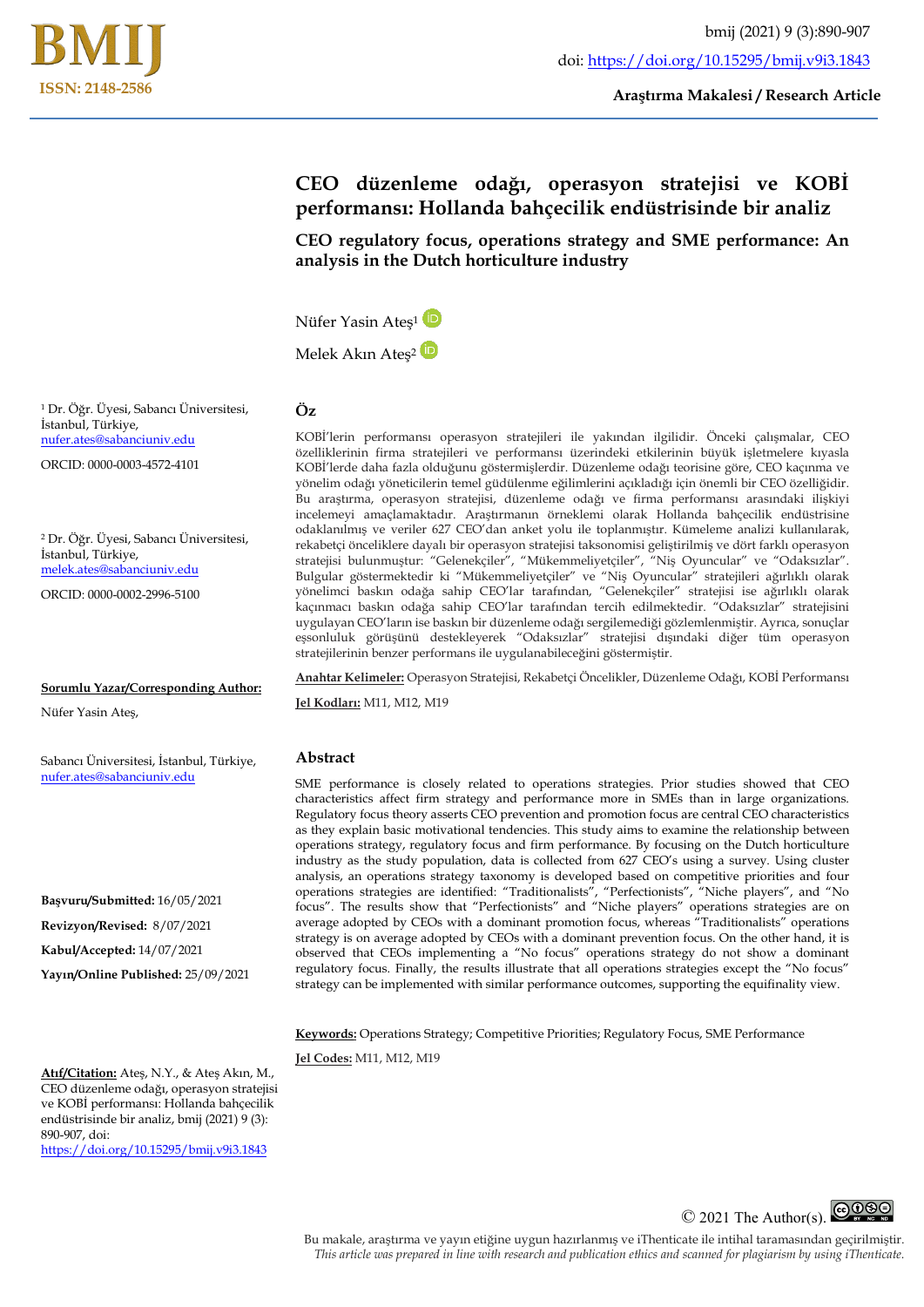## **Extended Abstract**

#### **CEO regulatory focus, operations strategy and SME performance: An analysis in the Dutch horticulture industry**

#### **Literature**

This research examines the associations between CEO dominant regulatory focus, operations strategy adoption and firm performance. The performance of small and medium-sized enterprises (SMEs) is closely related to their operations strategy. Operations strategies are defined as the relative importance firms attach to the competitive priorities of cost, quality, delivery, flexibility and environment. SMEs need to have operations strategies that match their resource base and competencies. In this research, combining the strategy and operations management literature, we investigate the impact of CEO characteristics on operations strategy adoption, specifically regulatory focus (i.e., prevention-focus vs promotion-focus). We formulate the following hypotheses:

Hypothesis 1: CEOs with a dominant prevention regulatory focus adopt operations strategies that emphasize traditional competitive priorities to a greater extent.

Hypothesis 2: CEOs with a dominant promotion regulatory focus adopt operations strategies that emphasize innovative competitive priorities to a greater extent.

Hypothesis 3: There is no meaningful performance difference between SMEs that emphasize innovative competitive priorities and those that emphasize traditional competitive priorities.

This study makes two main contributions to the literature. First, this study contributes to the behavioural strategy field. Behavioural strategy is a sub-field of strategic management, which aims to advance strategic management by improving its foundations based on organizational psychology and sociology theories (Powell, Lovallo, & Fox, 2011). This study introduces regulatory focus theory from the organizational psychology literature to strategic management and uses this established theory to explain operations strategies and firm performance. Thus, this study extends the behavioural strategy literature by showing the influence of the CEO regulatory focus on the choice of operations strategy. The second contribution of the study is to the operations management field. Current operations management studies have often focused on the structural antecedents of operations strategies (e.g., Vachon, Halley, & Beaulieu, 2009; Zhao, Yan Yeung, & Zhou, 2002; Phusavat & Kanchana, 2007). Although some studies investigate the characteristics of CEOs who have a crucial role in determining operations strategies, these studies mainly focused on the demographic characteristics of CEOs (Kathuria, Porth, & Joshi, 1999; Kathuria, Partovi, & Greenhaus, 2010). Studies investigating the personal psychological variables of CEOs and mainly the regulatory focus are pretty limited (e.g., Phadnis, Sheffi, Caplice & Singh, 2017; Gamache, Neville, Bundy & Short, 2020). This research contributes to the operations management literature by revealing the behavioural determinants of operations strategies.

#### **Design and method**

By focusing on the Dutch horticulture industry as the study population, we collected data from 627 CEO's via an online survey, using Likert-type scales. We adopt a quantitative approach to test the hypotheses. Measurement reliability and validity are assessed using the Cronbach alpha test and confirmatory factor analysis. The results indicate a good fit of the measurement model. Operations strategy taxonomy based on competitive priorities is developed using cluster analysis by adopting the hierarchical clustering method using the Mahalanobis distance and complete linkage methods. The clusters differ significantly across the five competitive priority dimensions (i.e., cost, quality, delivery, flexibility and environment). Differences between clusters in terms of regulatory focus and firm performance are tested with ANOVA analysis. Figure 1 illustrates the research model.



#### **Figure 1:** Research Model

#### **Findings and discussion**

Based on the cluster analysis results, we identify four operations strategy clusters, which we label as: "Traditionalists", "Perfectionists", "Niche players", and "No focus". In the "Traditionalists" group, the most emphasized competitive priorities are cost, quality and delivery. Across all clusters, the environment is emphasized the least in this cluster. In the "Perfectionists" cluster, all competitive priorities are significantly emphasized, indicating that firms in this cluster strive for excellence. In the "Niche players" cluster, the most emphasized competitive priorities are quality and environment. Cost priority is only given moderate attention in this cluster. Finally, in the "No focus" strategy, none of the competitive priorities is highly prioritized – all of them are only moderately emphasized. This finding signals that firms in this cluster lack a clear operations strategy.

Comparing the clusters in terms of regulatory focus, we find that the "Perfectionists" and the "Niche players" operations strategies are on average adopted by CEOs with a dominant promotion focus, whereas the "Traditionalists" operations strategy is on average adopted by CEOs with a dominant prevention focus. CEOs implementing a "No focus" operations strategy do not show a dominant regulatory focus.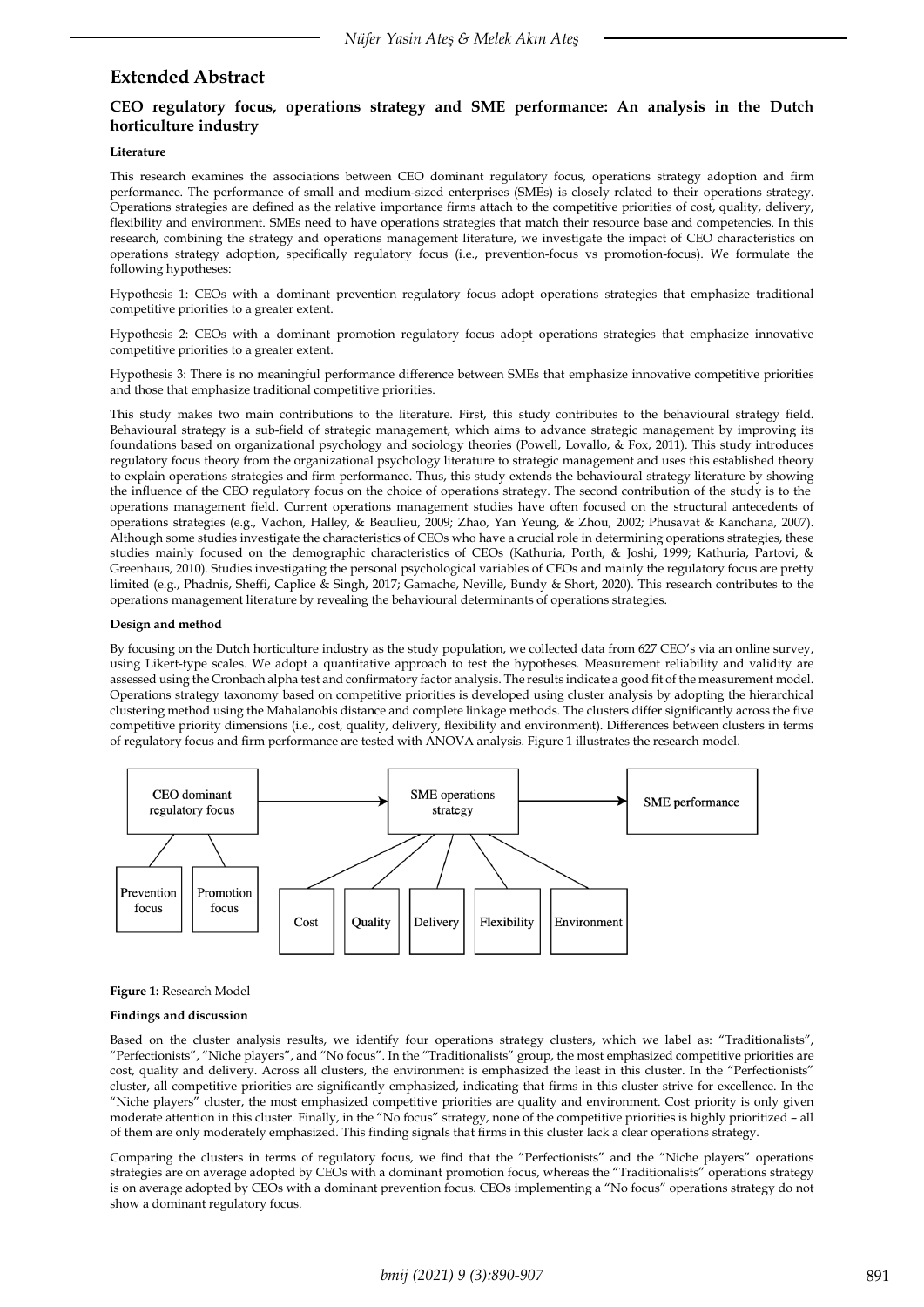Finally, comparing the clusters in firm performance, we find that all operations strategies except the "No focus" strategy can be adopted with similar performance outcomes. These findings support the equifinality view indicating that multiple operations strategies can be equally effective; however, a lack of a strategic orientation results in lower firm performance.

#### **Conclusion, recommendations and limitations**

The findings show that CEOs with a dominant promotion focus choose operational strategies that emphasize more innovative competitive priorities such as environment and flexibility (i.e. 'Niche Players' and 'Perfectionists'). In contrast, CEOs with a dominant prevention focus choose operations strategies that emphasize more traditional priorities such as cost, quality, and delivery (i.e. 'Traditonalists'). On the one hand, a dominant promotion focus of CEOs indicates that they focus on the SMEs they manage to reach their ideal future situations, take risks in this direction and are open to new views. At the same time, they do not hesitate to try multiple ways and mechanisms to achieve success (Wallace, Little, Hill & Ridge, 2010 ). On the other hand, CEOs with a dominant prevention focus act to understand minimizing losses and protecting the security and prefer operational strategies that emphasize traditional competitive priorities that are more general and usually less risky.

This study has some limitations. First, because the data is cross-sectional, inferences on causality and the directions of relationships cannot be conclusive. Future research may opt for a longitudinal study with data collected over different periods. A second limitation is that statistical controls are sufficient, although the study is conducted with high sample size. Third, it is a limitation that it collects all questions with Likert-type indicators. Finally, future studies can carry out studies that will minimize the risk of common method bias and use different research methods together.

This study also has important managerial implications. First, CEOs must be aware of their regulatory focus that can influence their strategic decisions. Those aware of their dominant regulatory focus may promote people with different regulatory foci to senior management teams. Second, there is no single way for organizations to be successful. Different operations strategies can lead to similar organizational performance.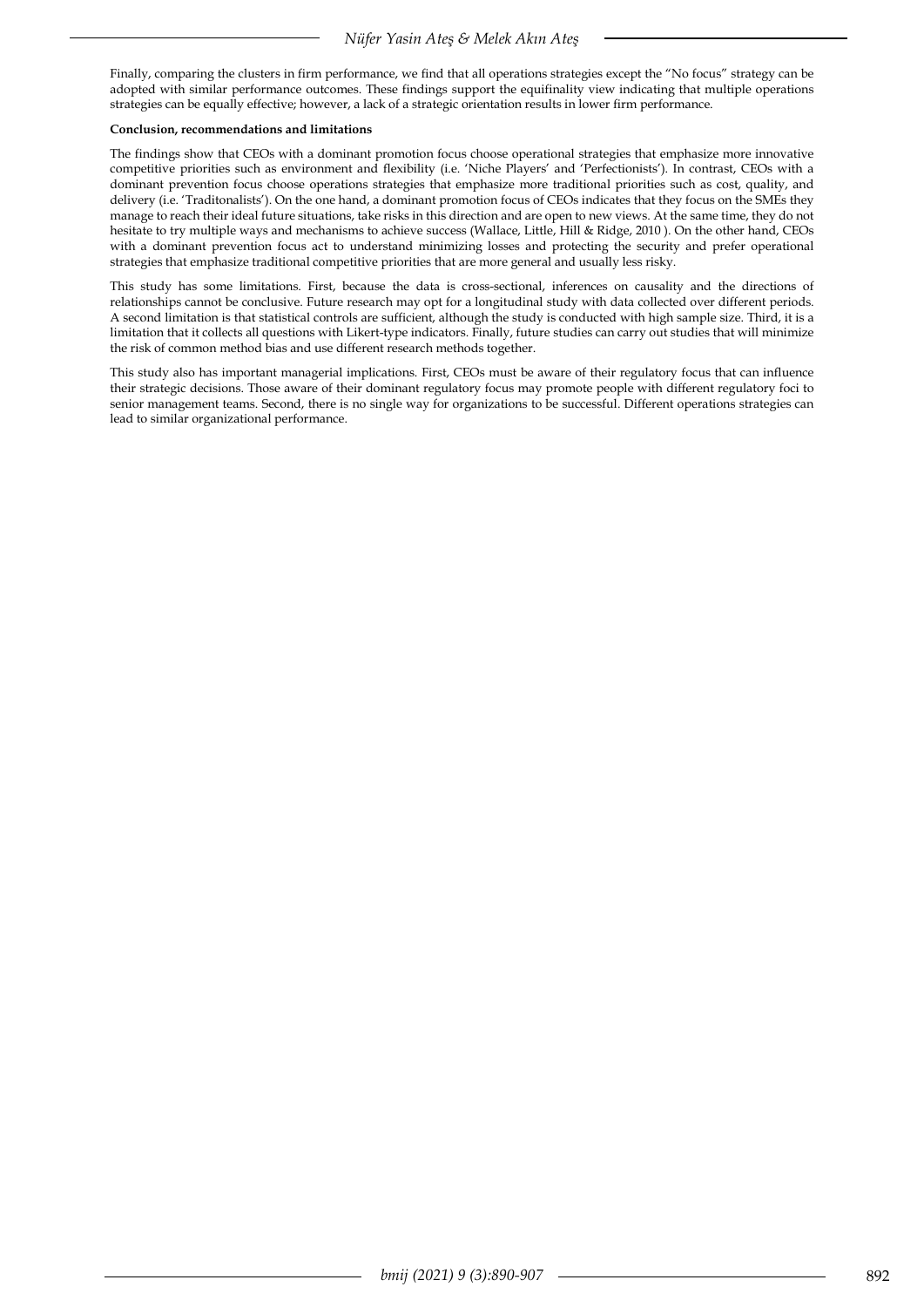# **Giriş**

Küçük ve Orta Büyüklükteki İşletmelerin (KOBİ) performansı, firmaların takip ettikleri operasyon stratejileri ile yakından ilgilidir (Kathuria, 2000). Operasyon stratejileri, firmaların maliyet, kalite, teslimat, esneklik ve çevrecilik rekabetçi önceliklerine verdikleri göreceli önem ile ifade edilir (Boyer ve Lewis, 2002; Ward, McCreery, Ritzman ve Sharma, 1998). KOBİ'lerin kendi kaynak tabanlarına ve yetkinliklerine uyan operasyon stratejilerini seçmeleri önemlidir (Peng, Schroeder ve Shah, 2011). KOBİ'ler üzerinde yapılan çalışmalarda, CEO özelliklerinin firma stratejileri ve performansı üzerine etkilerinin, büyük işletmelerdeki etkilerinden daha fazla olduğunu bulunmuştur (Lubatkin, Simsek ve Veiga 2006; Raisch ve Birkinshaw, 2008; Wallace, Johnson ve Frazier, 2009). Bunun sebebi, CEO'ların KOBİ'lerde daha fazla karar yetkisine sahip olmaları (Finkelstein ve Hambrick, 1990) ve farklı seviyelerdeki çalışan ve yöneticilerle daha sık iletişim içinde bulunmalarıdır (Bierly III ve Daly, 2007; Kammerlander, Burger, Fust ve Fueglistaller, 2015).

Bu çalışma, CEO düzenleme odağının KOBİ operasyon stratejilerini ve KOBİ performansını nasıl etkilediğini araştırmaktadır. Higgins (1998) tarafından geliştirilen düzenleme odağı teorisi, insanların iki temel bağımsız sistem ile güdülendiğini ileri sürer: (i) *kaçınma odağı* ve (ii) *yönelim odağı*. Yönelim odağı yüksek olan kişiler, ideallere ve olabileceklere dayanan arzulanan durumlara odaklanırken (Lanaj, Chang ve Johnson, 2012), kaçınma odağı yüksek olan kişiler ise zorunluluklara ve olması gerekenlere dayanan, olması arzulanmayan durumlara odaklanırlar (Gamache, Neville, Bundy ve Short, 2020). Yönelimci odağı baskın olan kişiler için önemli olan şey başarıları kovalamakken, kaçınmacı odağı baskın olan kişiler için önemli olan şey hatalardan kaçınmaktır (Brockner, Higgins ve Low, 2004). Dolayısıyla yönelim odaklı yöneticiler geleceği kovalanacak fırsatlar olarak görürken, kaçınma odağı olan yöneticiler geleceği kaçınılacak tehditler olarak görme eğilimindedirler (Phadnis, Sheffi, Caplice ve Singh, 2017).

Bu çalışmanın araştırma sorusu, CEO düzenleme odağının KOBİ operasyon stratejilerine ve bu stratejilerin de KOBİ performansına ne derecede etki ettiğinin belirlenmesidir. Bu soru, Hollanda bahçecilik endüstrisindeki 629 bitki ve çiçek yetiştiricisi KOBİ'den toplanan veriler ile test edilmektedir. Yapılan anket çalışması sonrası, KOBİ'lerin operasyon rekabetçi önceliklerine verdikleri önemler üzerinden kümeleme analizi ile, 'Gelenekçiler', 'Mükemmeliyetçiler', 'Niş oyuncular' ve 'Odaksızlar' olarak isimlendirilen dört farklı operasyon stratejisi kümesi elde edilmiştir. Bu kümeler içindeki KOBİ'lerin CEO'larının baskın düzenleme odağı arasında farklar gözlemlenmiş ve kümeler arasında KOBİ performanslarının farkları incelenmiştir.

Bu çalışma, literatüre iki temel katkıda bulunmaktadır. İlk olarak, davranışsal strateji alanına katkı sunulmaktadır. Davranışsal strateji, stratejik yönetim biliminin organizasyonel psikoloji ve sosyoloji teorileri üzerinde, ayakları yere daha sağlam basan temeller üzerine inşa edilmesini hedefleyen bilim alanıdır (Powell, Lovallo ve Fox, 2011). Bu araştırma, organizasyonel psikoloji literatüründen düzenleme odağı teorisini stratejik yönetim alanına sunmakta ve bu yerleşik teoriyi firma performansını açıklamakta kullanmaktadır. Böylelikle, bu çalışma, davranışsal strateji literatürünü, CEO düzenleme odağının operasyon stratejisi seçimine etkisini göstererek genişletmektedir. Çalışmanın ikinci katkısı operasyon yönetimi alanınadır. Mevcut operasyon yönetimi çalışmaları, operasyon stratejilerinin genellikle yapısal öncülerine odaklanmışlardır (örn., Vachon, Halley ve Beaulieu, 2009; Zhao, Yan Yeung ve Zhou, 2002; Phusavat ve Kanchana, 2007). Stratejilerin belirlenmesinde anahtar bir role sahip olan CEO'ların özellikleri hakkında yapılan bazı çalışmalar olsa da bu çalışmalar çoğunlukla CEO'ların gözlemlenebilir veya demografik özelliklerine yoğunlaşmışlardır (Kathuria, Porth ve Joshi, 1999; Kathuria, Partovi ve Greenhaus, 2010). CEO'ların kişisel psikolojik değişkenlerini ve özellikle düzenleme odağını araştıran çalışmalar ise oldukça sınırlıdır (e.g., Phadnis ve diğerleri, 2017; Gamache ve diğerleri, 2020). Bu araştırma, operasyon yönetimi literatürüne, operasyon stratejilerinin davranışsal öncüllerini ortaya koyarak katkıda bulunmaktadır.

Takip eden bölümde teorik çerçeve açıklanmış ve literatür taramasına yer verilmiştir. Bu bölümde araştırma kapsamında incelenecek üç adet hipotez geliştirilmiştir. Sonrasında, çalışma için toplanan veri, ölçekler ve analitik yaklaşımın ele alındığı yöntem bölümününü takiben çalışmanın bulguları sunulmuştur. Çalışma, literatüre yapılan teorik katkılar ve yöneticilere önerilerin aktarıldığı tartışma ve sonuç bölümü ile sonlanmaktadır.

## **Teorik çerçeve ve literatür taraması**

## **Operasyon stratejileri ve rekabetçi öncelikler**

Bir firmanın rekabet stratejisi, hangi pazarlarda hangi ürünlerle rekabet edeceğini, her bir ürün pazarındaki uzun dönem hedeflerini ve bu hedeflere ulaşma yollarını tanımlar (Porter, 1997). Rekabet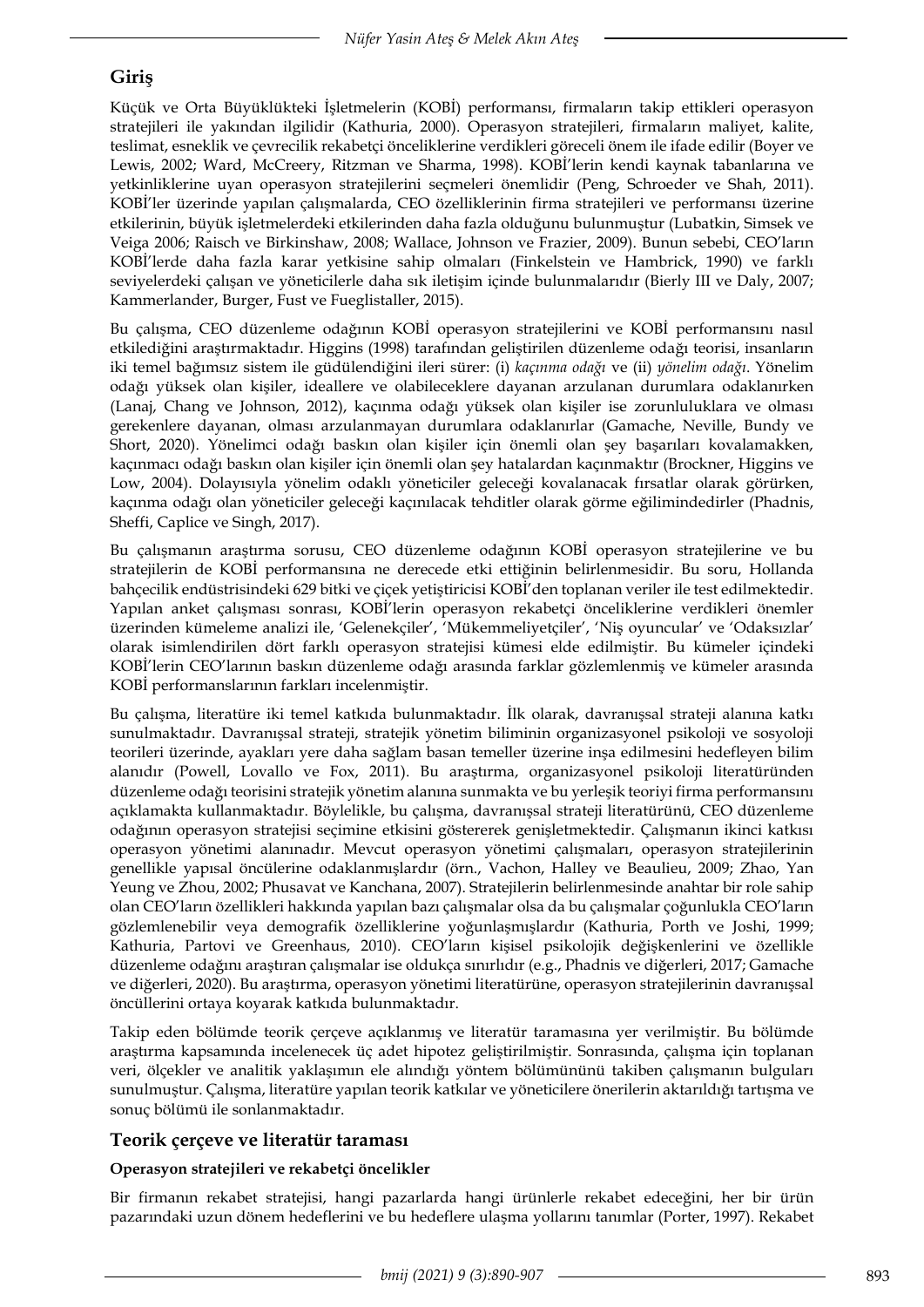stratejisinin temel bileşenlerinden biri operasyon stratejisidir. Operasyon stratejisi, firmanın operasyonlarının firmanın rekabet stratejisini desteklemek için bütünsel olarak nasıl tasarlanacağı ile ilgilenir (Kim ve Arnold, 1996). Operasyon stratejileri, firma operasyonlarında hangi rekabetçi önceliklere ne miktarda önem verileceği ile belirlenir (Carpinetti, Gerolamo ve Dorta, 2000). Rekabetçi öncelikler, firmaların rekabet avantajı kazanmak için takip ettikleri hedefleri nitelendirmektedir (Ward ve diğerleri, 1998). Operasyon stratejisi literatürü, beş temel rekabetçi öncelik belirlemiştir: maliyet, kalite, teslimat, esneklik ve çevrecilik (sürdürülebilirlik) (Christiansen, Berry, Bruun ve Ward, 2003; Miller ve Roth 1994; Kathuria, 2000). Bu alandaki önemli tartışmalardan biri firmaların tek bir rekabet önceliğine mi, yoksa aynı anda birden fazla rekabet önceliğine mi odaklanmalarının gerektiği ile ilgilidir (Boyer ve Lewis, 2002; Hayes ve Wheelwright, 1984). Son zamanlarda yapılan araştırmalar, firmaların rekabetçi öncelikleri tek tek ele almadıklarını ve farklı öneme sahip olan birden fazla rekabetçi önceliğin bir arada uygulandığı operasyon stratejileri olduğunu göstermektedir (Kathuria, Kathuria ve Kathuria, 2018). Bir diğer deyişle, firmaların operasyon stratejileri, benimsedikleri rekabetçi önceliklerin konfigürasyonu (kümeleri) ile ifade edilmektedir (Miller ve Roth, 1994).

Ateş, Wynstra ve van Raaij (2021), Miller ve Roth (1994)'ün alanında öncü çalışmasını takip eden, literatürdeki diğer operasyon stratejisi taksonomilerini incelemiş ve genel geçer altı çeşit operasyon stratejisi tanımlamıştır. Bu stratejilerden ilki, tüm rekabetçi önceliklerin en yüksek derecede benimsendiği ve "Operasyon Mükemmelliği" olarak adlandırılabilecek stratejilerdir (örn: Kathuria, 2000; Martín-Peña, Díaz-Garrido 2008). Bu stratejide farklı rekabetçi öncelikler arasında bir ödün verme ilişkisi olduğu düşünülmez ve tüm önceliklerde mükemmele erişilmek hedeflenir. İkinci operasyon stratejisi ise, ilkinin aksine, hiçbir rekabetçi önceliğin yüksek veya orta düzeyde bile vurgulanmadığı 'Stratejik Noksanlık' stratejisidir. Bu firmalarda herhangi bir stratejik yönelimin olmadığı göze çarpar (örn. Frohlich ve Dixon 2001; Sum, Low ve Chen, 2004). Ateş ve diğerleri (2021), üçüncü operasyon stratejisini 'Maliyet Odaklılık' olarak adlandırmaktadır. Bu stratejide, maliyet rekabet önceliği diğer rekabetçi önceliklere göre oldukça önemli olarak değerlendirilir (örn: Christiansen ve diğerleri, 2003). Dördüncü operasyon stratejisi, müşterilere hızlı ve güvenilir teslimatın vurgulandığı 'Güvenilir Teslimat' stratejisidir (örn: Christiansen ve diğerleri, 2003; Kathuria, 2000). Beşinci operasyon stratejisinde ise maliyet, kalite ve teslimat rekabetçi öncelikleri birlikte ön plana çıkar (örn: Christiansen ve diğerleri, 2003; Zhao, Sum, Zhang ve Lee, 2006). Ateş ve diğerleri (2021), bu stratejileri "Yalın Yönetim" başlığı altında gruplamıştır Son olarak, "Yenilikçilik" olarak adlandırılan altıncı operasyon stratejisinde kalite ve yenilikçilik rekabetçi önceliklerine yüksek vurgu yapılırken, maliyet önceliği düşük olarak değerlendirilir (örn. Christiansen ve diğerleri, 2003; Frohlich ve Dixon, 2011; Miller ve Roth, 1994).

Bu altı operasyon stratejisi pek çok ampirik çalışmayla da desteklenmesine rağmen, farklı sektörlerde sektöre özel çevresel bağlam içerisinde yeni operasyon stratejisi konfigürasyonları da gözlemlenebilmektedir.

### **Üst kademeler kuramı**

Hambrick ve Mason'ın (1984) geliştirdiği 'Üst Kademeler Kuramı', organizasyonların üst düzey yöneticilerin bilişsel çerçevelerinin, değerlerinin ve algılarının, organizasyonların stratejik kararlarını, çıktılarını ve performansını etkilediğini öne sürmektedir. Bu teori, çevreden ve organizasyonun içinden gelen uyaranların, organizasyonların üst kademelerinde görev yapan yöneticilerin bilişsel kapasiteleri ve değerleri ile filtrelendikten sonra onların sınırlı görüş alanlarına girdiğini savunur. Sonrasında üst düzey yöneticilerin seçici algısı ile belirlenen uyaranların bir alt kümesi, yöneticiler tarafından yorumlanır ve yönetsel bir algı oluşur. Bu yönetsel algı ve yöneticilerin değerleri, stratejik kararların belirlenmesinde rol oynar (Hambrick ve Mason 1984). Şekil 1 sınırlı rasyonellik koşulları altında stratejik kararların nasıl verildiğini gösteren bu modeli göstermektedir.

Üst kademeler kuramı, yukarıdaki model kapsamında, stratejik kararları ve organizasyon performansını etkileyen yöneticilerin bilişsel çerçevelerinin, değerlerinin ve algılarının yöneticilerin gözlemlenebilir özellikleri ile ölçümlenebileceğini ileri sürmektedir (Carpenter, Geletkanycz ve Sanders, 2004; Hambrick, 2007). Organizasyonlardaki en üst düzey yöneticiler olan CEO'lar bu kurama göre organizasyonların kararlarında ve performanslarında en etkili aktörlerdir (Hambrick ve Fukutomi, 1991). CEO'lar en anahtar karar verici pozisyonunda oldukları için CEO özelliklerinin organizasyon stratejiler, çıktılar ve kurumsal performans üzerinde önemli etkisi vardır (Cannella, Park ve Lee, 2008). Bu sava dayanarak, pek çok farklı disiplinden araştırmacı CEO'ların demografik art yetişimleri, kişilikleri ve tutumları gibi özelliklerinin kurumsal performansı nasıl etkilediğini incelemiştir (örn. Brockner, Higgins ve Low, 2004; Wiklund, Davidsson ve Delmar, 2003).

Bu konudaki ampirik çalışmaların çoğu büyük firmalarda yapılmış olsa da CEO özelliklerinin etkisinin KOBİ'lerde daha fazla olacağı yönünde çalışmalar vardır (Lubatkin, Simsek ve Veiga, 2006; Wallace,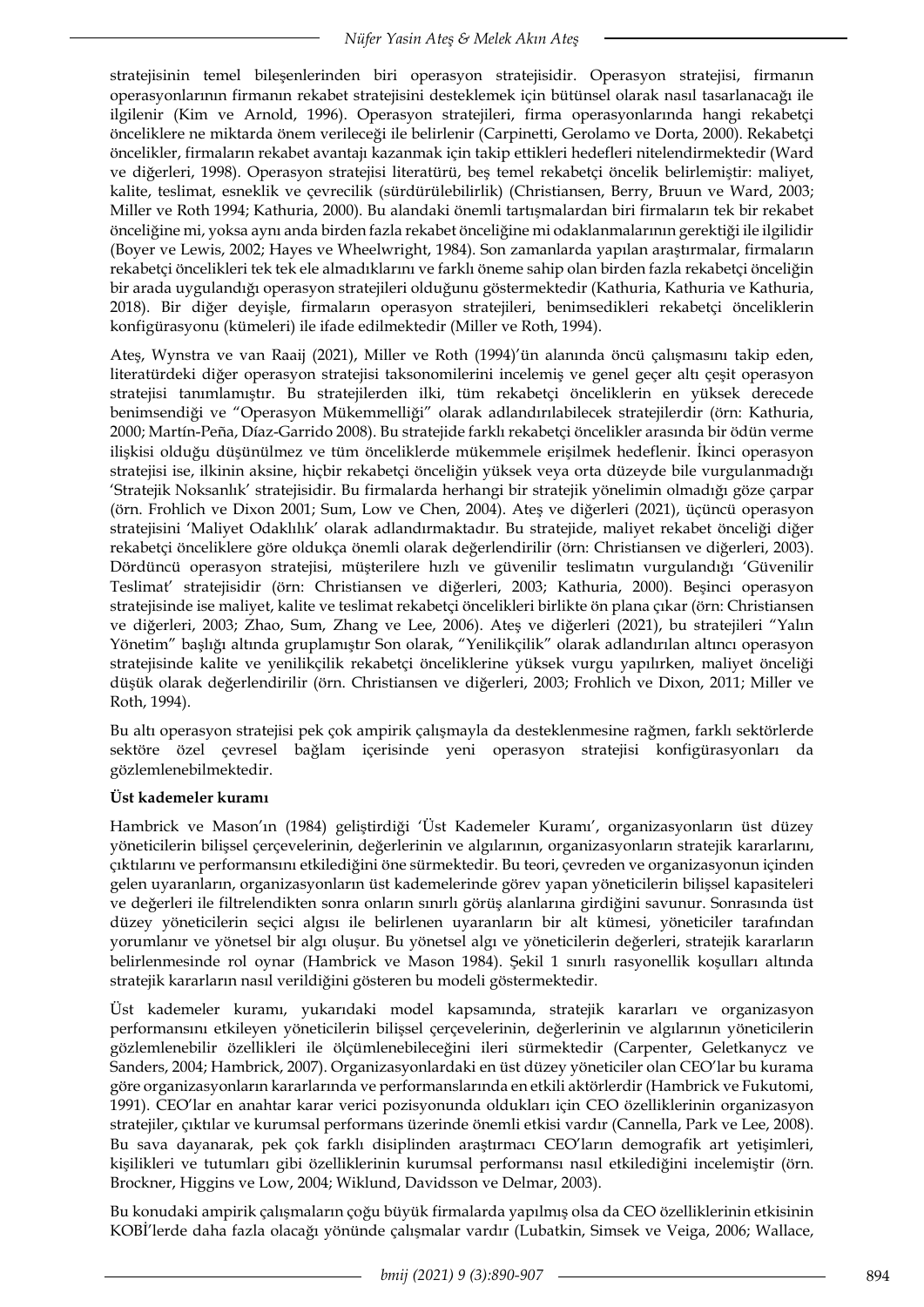Little, Hill ve Ridge, 2010). CEO özellikleri KOBİ'lerde daha etkilidir, çünkü CEO'ların yönetsel kararlar alma yetisi bu firmalarda daha fazladır (Finkelstein ve Hambrick, 1990). CEO'lar KOBİ'lerde büyük ölçekli işletmelere kıyasla daha fazla çalışanla ve farklı seviyelerdeki yöneticilerle iletişim içindedirler (Bierly III ve Daly, 2007; Kammerlander ve diğerleri, 2015). CEO'ların etkisinin KOBİ'lerde daha fazla olmasına ve KOBİ'lerin ülkelerin ekonomik büyümesinde ve teknolojik ilerlemesinde çok merkezi bir rol oynamalarına rağmen, akademik literatürün verilerinin çoğunlukla halihazırda mevcut veri tabanlarından erişilebilen büyük firmalar üzerine olması şaşırtıcıdır (Sum, Low ve Chen, 2004).



**Şekil 1:** Kısıtlı Rasyonellik Koşulları Altında Stratejik Seçim

**Kaynak:** Hambrick ve Mason, (1984: 195).

Literatürdeki bir diğer önemli eksiklik ise, mevcut çalışmaların yoğunlukla CEO ve diğer üst yöneticilerin gözlemlenebilir demografik değişkenlerine odaklanmalarıdır. Bu verilerin daha kolay toplanabilmesi ve önemli bir kısmının mevcut veri tabanlarında hâlihazırda erişime açık olması bu tarz çalışmaların sayısının artmasında önemli bir rol oynamıştır. Ancak, üst kademeler teorisinin temel savı olan, üst düzey yöneticilerin organizasyonel çıktıları etkileyen bilişsel çerçeveleri, değerleri ve algılarının bu gözlemlenebilen değişkenler tarafından ne derecede temsil edilebildiği önemli bir sorudur. Bu sorudan yola çıkarak pek çok araştırmacı üst yöneticilerin demografik karakterlerinin ötesinde, bu yöneticilerin kişiliği, kibiri, narsisizmi gibi çok çeşitli psikolojik değişkenlere de odaklanmışlardır (Zhu ve Chen, 2015; Tang, Mack ve Chen, 2018; Nadkarni ve Herrmann, 2010). Bu çalışmalar içerisinde, özellikle CEO düzenleme odağı hakkında yapılan araştırmaların (örn. Brockner, Higgins ve Low, 2004; Hmieleski ve Baron, 2008; Tumasjan ve Braun, 2012), CEO düzenleme odağının organizasyon stratejilerine ve stratejik kararlarına etki eden önemli bir davranışsal etmen olduğunu bulması dikkat çekicidir (Kammerlander ve diğerleri, 2015; Gamache, McNamara, Mannor ve Johnson, 2015; Kashmiri, Gala ve Nicol, 2019). Bu nedenle, bu çalışmada KOBİ'lerde büyük ölçekli işletmelere göre daha fazla etkisi olması beklenen CEO'ların düzenleme odağının organizasyonun operasyon stratejilerine de etkisinin olacağı öngörülmektedir. Bir sonraki bölümde, düzenleme odağı teorisi sunulduktan sonra, CEO düzenleme odağı ve operasyon stratejileri arasındaki ilişki açıklanmıştır.

### **CEO düzenleme odağı ve operasyon stratejisi**

Düzenleme odağı teorisi (Higgins, 1997; Higgins, Friedman, Harlow, Idson, Ayduk ve Taylor, 2001) bireylerin hedeflerine erişmek için güttükleri motivasyonlardaki farklılıklarını açıklamayı amaçlar. Kronik düzenleme odağı (Higgins, 1997) oldukça sabit olan, çoğunlukla çocukluk ve ergenlik dönemindeki deneyimlerle gelişen bir kişilik özelliğidir (Higgins ve Silberman, 1998). Düzenleme odağının iki temel bileşeni vardır: yönelim odağı (ing. 'promotion focus') ve kaçınma odağı (ing. 'prevention focus'). Yönelim odağı yüksek olan bireyler, ilerleme ve büyüme ihtiyaçları ile güdülenirler. Dolayısıyla olası kazançlarını ve başarılarını en yüksek mertebeye getirmeye odaklanırlar (Crowe ve Higgins, 1997). Bu bireyler eforlarını olumlu çıktılara ve ödüllere erişmek için yoğunlaştırırlar. Başarıya ulaşamama bu bireyleri hayal kırıklığına uğratır ve motivasyonlarını düşürür (Idson, Liberman ve Higgins, 2000). Kaçınma odağı yüksek olan bireyler ise, güvenlik ve emniyet ihtiyaçları ile güdülenirler. Dolayısıyla herhangi bir olumsuz sonuç doğurabilecek hatalardan uzak durmaya odaklanırlar (Brockner, Higgins ve Low, 2004). Hatalarından dolayı cezalandırılma korkusu davranışlarını yönlendirir. Hataların olmaması bu bireylerde olumlu duygulara ve sakinliğe yol açarken, hatalardan kaçınamama gerilim ve olumsuz duygulara neden olur (Idson, Liberman ve Higgins, 2000).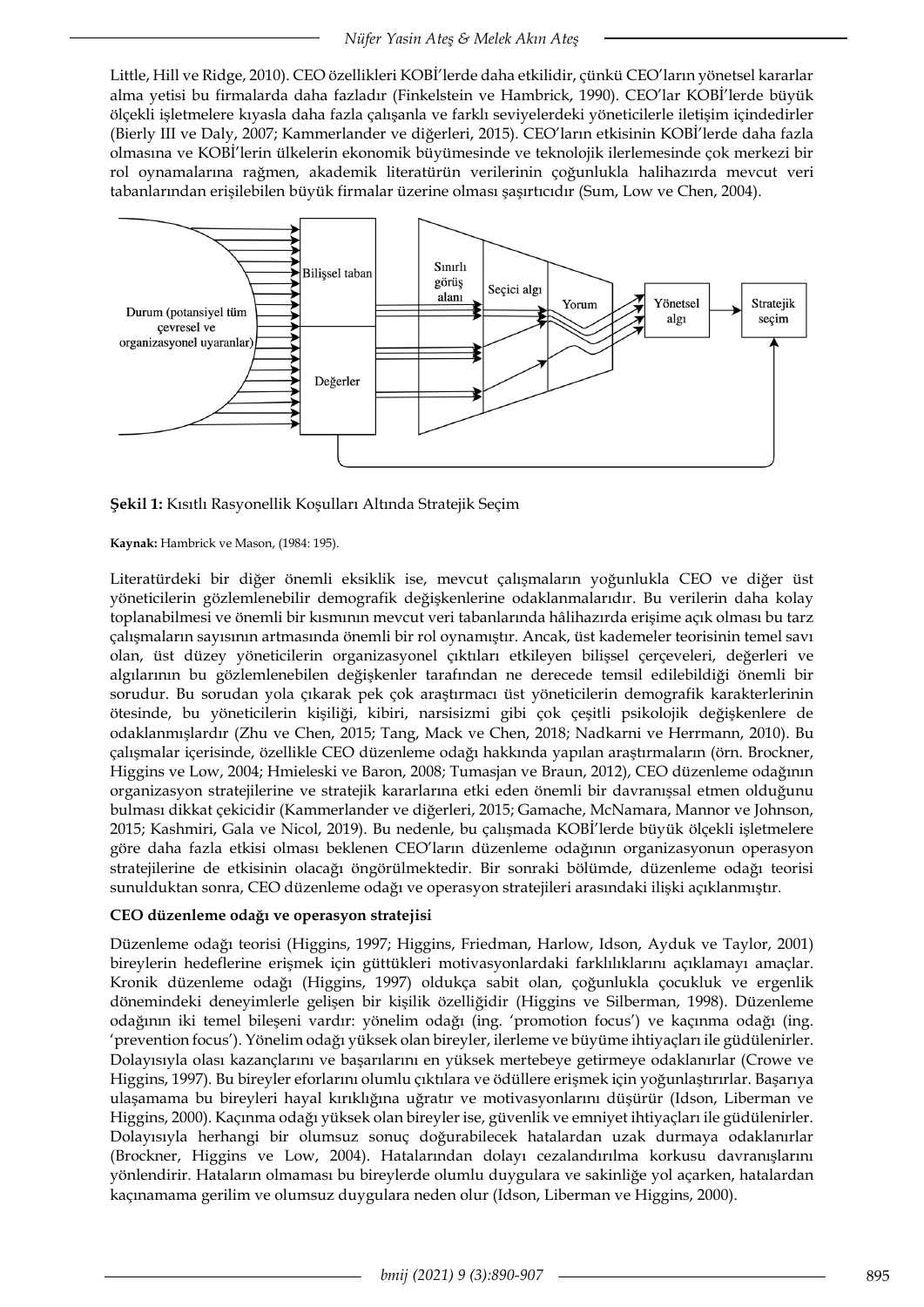Düzenleme odağı teorisine göre, kaçınma ve yönelim odağı bireylerin istenen sonuçlara erişmelerinde gösterdikleri stratejik bir eğilimdir (Higgins, 1997). Yani bireyler öz benliklerini düzenlerken, istenen sonuçlara ulaşmayı ve istenmeyen sonuçlardan kaçınmayı yönlendiren bilişsel süreçler ile güdülenirler. Her iki düzenleme odağı aynı hedeflere başarılı bir şekilde erişim için farklı yollar izler. Yönelim odağı yüksek olan bireyler hedeflere erişme sürecinde kazanımları ve büyümeyi önceliklendirirken, kaçınma odağı yüksek olan bireyler ise hedeflere erişme sürecinde hataları azaltmayı ve güvenliği önceliklendirirler (Brockner, Higgins ve Low, 2004; Idson, Liberman ve Higgins, 2000).

Bu iki düzenleme odağı teorik olarak bireylerde bağımsız olarak bulunabilmekte ve davranışları ayrı ayrı etkileyebilmekteyken, ampirik çalışmalar göstermiştir ki her bireyin bir de 'baskın' düzenleme odağı vardır (Shah ve Higgins 2001). Baskın düzenleme odağı baskın olmayan diğer odağın etkisini azaltır ve bireylerin davranışlarının genel olarak tek bir düzenleme odağı tarafından güdülenmesini sağlar (Lockwood, Jordan ve Kunda, 2002). Bireyin yönelim ve kaçınma odaklarının ayrı ayrı davranışlara etkisi olmasına rağmen, baskın olan odak bireyin davranışlarının geneline yansır (De Vries, Koster ve Stam, 2016).

Bu çalışmada, üst kademeler teorisi ve baskın düzenleme odağı görüşüne dayanarak, CEO düzenleme odağının KOBİ operasyon stratejileri ile ilgili olduğu ileri sürülmektedir. Kaçınma odağı baskın olan CEO'lar hedeflerin erişilmemesine karşı çok hassastırlar ve (Higgins 1997) ve kayıpların olmadığı daha güvenli seçeneklere eğilimlidirler (Wallace ve diğerleri, 2010). Baskın düzenleme odağı kaçınma olan CEO'lar, stratejik kararlarını verirlerken, daha temkinli olur, sistematik karar metotları kullanır ve tüm stratejik alternatifleri kapsamlı olarak değerlendirme eğilimi gösterirler (Fredrickson ve Mitchell 1984). Baskın düzenleme odağının kaçınma olması, CEO'ların geleneksel ve muhafazakâr davranmalarına, güvenlik ve koruma ihtiyaçları nedeniyle belirsizlikten kaynaklanan çevresel tehditlerden uzak durmalarına ve firmalarını olmaması gereken durumlara sokmamaya yoğunlaşmalarına neden olur. Bu nedenlerle, baskın kaçınma odağı olan CEO'lar operasyon strateji seçimlerinde daha geleneksel rekabet önceliklerine (ör. maliyet, kalite, teslimat) vurgu yapan stratejileri seçeceklerdir.

#### *Hipotez 1: Baskın düzenleme odağı kaçınma olan CEO'lar daha geleneksel rekabet önceliklerine vurgu yapan operasyon stratejileri benimserler.*

Baskın düzenleme odağı yönelim olan CEO'lar ise başarılarını eksiltecek hataları yapmamaya özen gösterirler. Sadece hedeflerine ulaşmanın ötesinde olumlu çıktıları ve edinimleri en üst düzeye çıkarmaya yoğunlaşırlar (Higgins, 2000). Arzu edilen başarıyı yakalamak için, çoğu zaman farklı düşüncelere ve görüşlere açıktırlar. Kendilerine başarı sunacak farklı yolları ve mekanizmaları sıklıkla benimserler (Brockner, Higgins ve Low, 2004). Yaratıcı düşünmeye ve stratejik kararlarda risk almaya daha açık olan, baskın yönelim odaklı CEO'lar, bu nedenlerle operasyon stratejilerini daha yenilikçi rekabet önceliklerine (ör. esneklik, sürdürülebilirlik) vurgu yapan stratejiler olarak belirleyeceklerdir.

*Hipotez 2: Baskın düzenleme odağı yönelim olan CEO'lar daha yenilikçi rekabet önceliklerine vurgu yapan operasyon stratejileri benimserler.*

Son olarak, çalışmanın araştırma sorusu kapsamında, KOBİ operasyon stratejileri ile firma performansı arasındaki ilişki hakkında bir hipotez öne sürülmektedir. Operasyon stratejisi ile firma performansı arasındaki ilişkiyi inceleyen literatür en yüksek firma performansını sağlayan tek bir strateji olmadığını, bir diğer deyişle pek çok farklı operasyonel önceliklendirmenin benzer şekilde yüksek performans ile sonuçlanabileceğini bildirmektedir (Boyer ve Lewis, 2002; Gelhard, von Delft ve Gudergan, 2017). Bu görüş, eşsonluluk (equifinality) olarak da nitelendirilmektedir (Marlin, Ketchen ve Lamont, 2007). Bu görüş doğrultusunda, KOBİ'ler için de hem geleneksel hem de yenilikçi rekabet önceliklerine vurgu yapan operasyon stratejilerinin benzer performans sonuçları üreteceği tahmin edilmektedir.

*Hipotez 3: Geleneksel veya yenilikçi rekabet önceliklerine vurgu yapan operasyon stratejilerine sahip KOBİ'ler arasında anlamlı performans farkları beklenmez.*

Yukarıdaki hipotezleri ampirik olarak test etmek için, öncelikle incelenen örneklemdeki KOBİ'lerin operasyon stratejilerinin konfigürasyonu belirlenecek ve belirlenen operasyon strateji kümeleri arasında CEO'ların baskın düzenleme odağı arasındaki farklar araştırılacaktır. Ek olarak, strateji kümeleri arasındaki olası performans farkları ve CEO düzenleme odağı ile ilişkisi incelenecektir. Geliştirilen teorik çerçeve aşağıda Şekil 2'de gösterilmektedir.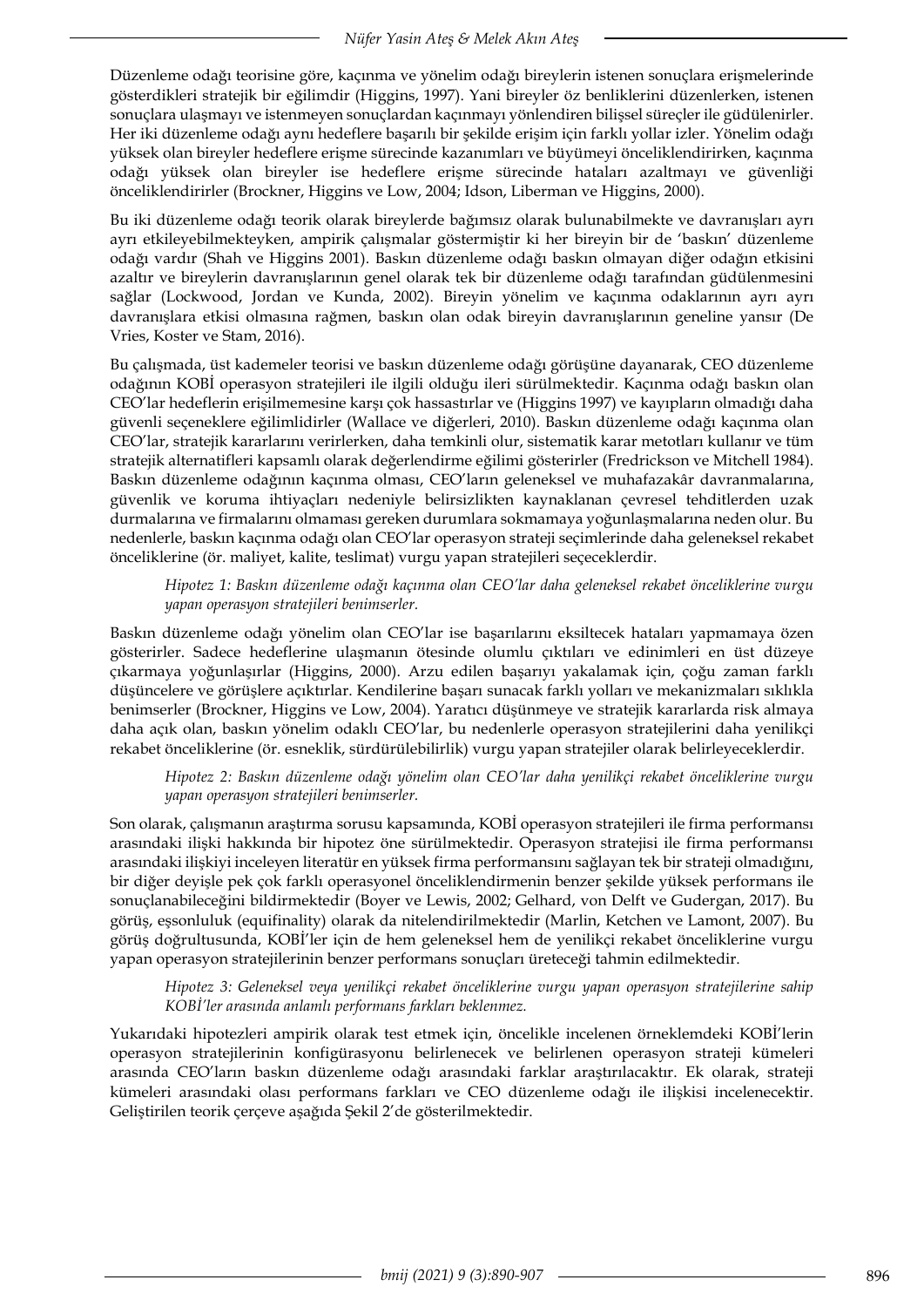

**Şekil 2:** Teorik Çerçeve

## **Yöntem**

### **Veri**

Teorik çerçevede ifade edilen araştırma modelinin ampirik olarak test edilmesi için Hollanda bahçecilik endüstrisinde, çiçek ve bitki yetiştiren KOBİ'lerden bir örnekleme anket çalışması uygulanmıştır. Örneklem belirlenirken, yetiştiricilerin bağlı olduğu bir kooperatifin 1004 adet üyesine e-posta ile anket çalışması ulaştırılmış, 865 KOBİ'den cevap alınmıştır. Eksik cevaplı ve CEO dışındaki yöneticiler tarafından cevaplanan anketler dışarıda bırakıldığında, 629 KOBİ'den gelen veri bu çalışmada kullanılmıştır. Yüzde altmış iki gibi yüksek bir yanıtlanma oranına erişilmesinde kooperatifin anket çalışmasını desteklemesi ve kooperatife araştırma bulgularının bir rapor olarak teslim edilmesi etkili olmuştur. Cevap veren ve vermeyen firmaların kooperatifte kayıtlı olan verileri (firma yaşı, CEO yaşı, satış hacimleri) arasında yapılan t-testlerinde anlamlı farklar gözlemlenmemiştir; yani örneklem çalışma evrenini temsil etmektedir. Ayrıca erken cevap verenler ile geç cevap verenlerin çalışma değişkenlerinin (CEO düzenleme odağı, performans, firma yaşı, CEO yaşı) t-testleri ile karşılaştırılması da anlamlı farklar ortaya koymamıştır. Geç cevap verenlerin, cevap vermeyenleri daha yakından temsil edebileceği düşünüldüğünde, bu analiz de örneklemin evreni temsil gücünün kuvvetli olduğunu göstermektedir.

Ankete katılan 629 KOBİ'nin %70,1'i sadece çiçek, %26,6'sı sadece bitki yetiştirmektedir ve ortalama KOBİ yaşı 22,4 yıldır. Örneklemdeki KOBİ'lerin %58,8'i kendilerini aile şirketi olarak nitelendirmektedirler. Ortalama CEO yaşı 46.2'dir ve erkek CEO'lar örneklemin %95,4'ünü oluşturmaktadırlar. Tablo 1'de ankete katılan firmaların ve katılımcıların demografik özellikleri belirtilmiştir.

| CEO yaşı       | Say1 | $\frac{0}{0}$ | Firma yaşı   | Say1 | $\frac{0}{0}$ |
|----------------|------|---------------|--------------|------|---------------|
| 30 yaş altı    | 27   | 4.3%          | 10 yaş altı  | 86   | 13.7%         |
| 30-39          | 130  | 20.7%         | 10-19        | 215  | 34.2%         |
| 40-49          | 270  | 42.9%         | $20 - 29$    | 184  | 29.3%         |
| 50-59          | 160  | 25.4%         | 30-39        | 85   | 13.5%         |
| 60 yaş ve üstü | 42   | 6.7%          | 40 ve üstü   | 59   | 9.4%          |
| CEO cinsiyet   | Say1 | $\frac{0}{0}$ | Ürün çeşidi  | Say1 | $\frac{0}{0}$ |
| Erkek          | 600  | 95.4%         | Cicek        | 441  | 70.1%         |
| Kadın          | 29   | 4.6%          | Bitki        | 167  | 26.6%         |
|                |      |               | İkisi birden | 21   | 3.3%          |
| Aile şirketi   | Say1 | $\frac{0}{0}$ |              |      |               |
| Evet           | 370  | 58.8%         |              |      |               |
| Hayır          | 259  | 41.2%         |              |      |               |

## **Ölçekler**

Çalışmada kullanılan ölçekler Tablo 2'de gösterilmiştir. Operasyon stratejileri, rekabet önceliklerine verilen önem ile ölçülmüştür. CEO'lara maliyet, kalite, teslimat ve esneklik rekabet önceliklerine ek olarak (Miller ve Roth, 1994; Boyer ve Lewis, 2002), literatürde giderek daha fazla vurgulanmaya başlanan çevrecilik önceliği de sorulmuştur (Martin-Pena ve Diaz-Garrido, 2008). Rekabetçi öncelikler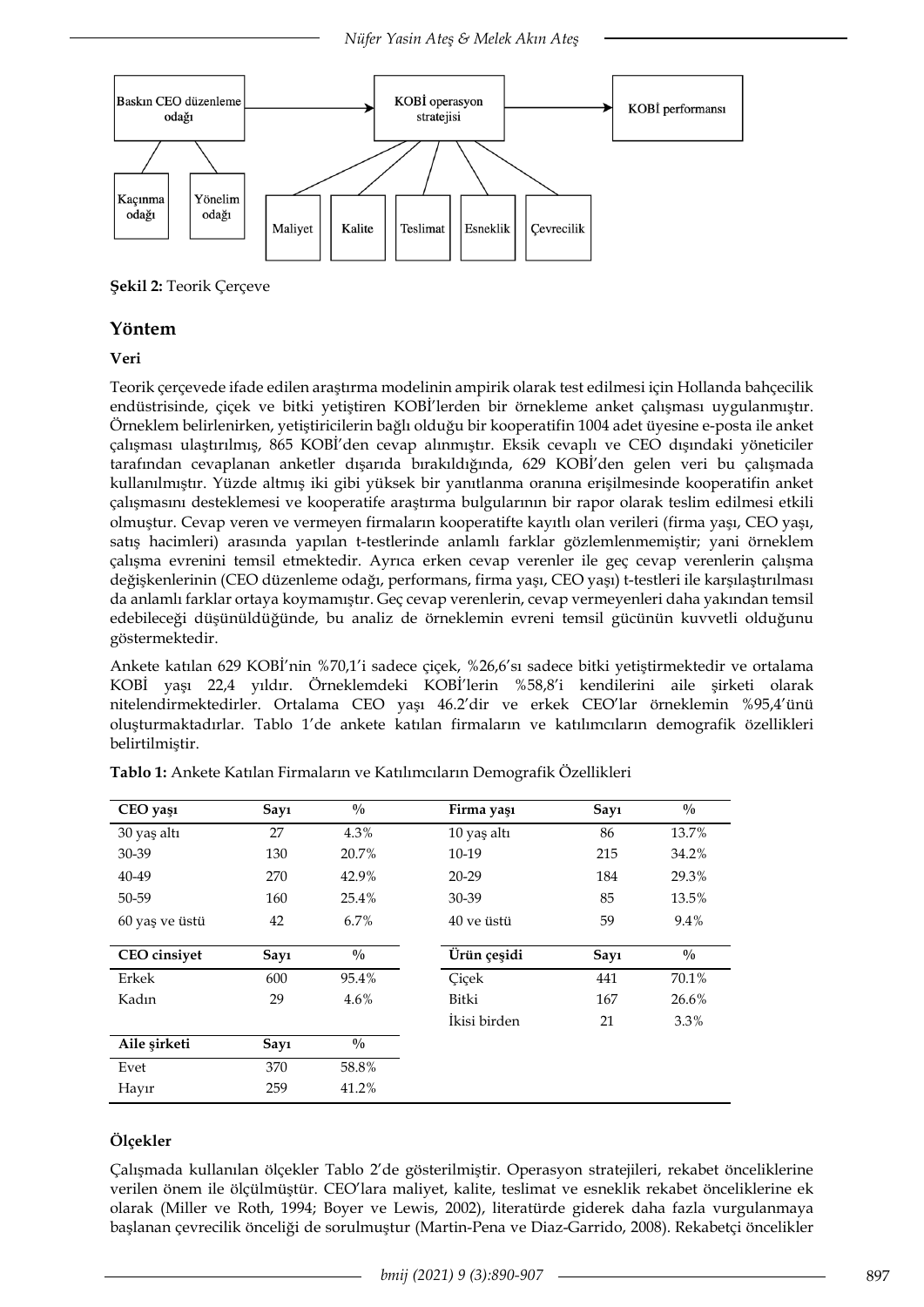ölçekleri, Boyer ve Lewis (2002), Martin-Pena ve Diaz-Garrido (2008), Miller ve Roth (1994) ve Ward ve arkadaşlarının (1998) çalışmalarından alınmıştır ve bahçecilik endüstrine uyarlanmıştır. 5 noktalı Likert ölçeği (1: hiç, 5: çok fazla) ile katılımcılara her bir rekabetçi önceliğin firmaları için ne kadar önemli olduğunu belirtmeleri istenmiştir.

**Tablo 2:** Ölçekler, Ölçek Güvenilirliği ve Geçerliliği

| Değişkenler ve ölçekler | Faktör yükü                                                         |       |
|-------------------------|---------------------------------------------------------------------|-------|
|                         | (1) Maliyet önceliği (CR=0.72; AVE=0.59; Cronbach alpha=0.83)       |       |
| M1.                     | Çicek/bitki yetiştirme maliyetlerini azaltmak                       | 0.645 |
| M2.                     | Çalışanların üretkenliğini arttırmak                                | 0.868 |
| M3.                     | Kapasite verimliliğiini artırıp maliyetleri düşürmek                | 0.775 |
|                         | (2) Kalite önceliği (CR=0.81; AVE=0.67; Cronbach alpha=0.85)        |       |
| K1.                     | Kaliteli çiçekler/bitkiler sunmak                                   | 0.847 |
| K2.                     | En iyi kalite endeksine sahip çiçekler/bitkiler sunmak              | 0.773 |
| K3.                     | Tutarlı ve güvenilir kalite çiçekler/bitkiler sunmak                | 0.840 |
|                         | (3) Teslimat önceliği (CR=0.78; AVE=0.64; Cronbach alpha=0.83)      |       |
| T1.                     | Müşterilere güvenilir teslimat programları sunmak                   | 0.837 |
| T <sub>2</sub> .        | Teslimat planlarını başarıyla yerine getirmek                       | 0.901 |
| T3.                     | Çiçekleri/bitkileri zamanında teslimata hazırlamak                  | 0.648 |
|                         | (4) Esneklik önceliği (CR=0.60; AVE=0.50; Cronbach alpha=0.72)      |       |
| E1.                     | Çok çeşitli çiçekler/bitkiler yetiştirmek                           | 0.478 |
| E2.                     | Üretim hacmini talepteki değişikliklere uyarlamak                   | 0.795 |
| E3.                     | Üretim kapasitesini kısa sürede etkin bir şekilde uyarlamak         | 0.794 |
|                         | (5) Çevre önceliği (CR=0.86; AVE=0.73; Cronbach alpha=0.89)         |       |
| $C1$ .                  | Çevre dostu üretim süreçleri kullanmak                              | 0.849 |
| $C2$ .                  | Üretim faaliyetlerinizinn çevre üzerindeki etkisini en aza indirmek | 0.888 |
| $C3$ .                  | Şirketinizin olumlu çevresel imajını korumak                        | 0.824 |
|                         | (6) Kaçınmacı odak (CR=0.71; AVE=0.46; Cronbach alpha=0.83)         |       |
| KO1.                    | İş yerindeki kurallara ve düzenlemelere uymak                       | 0.529 |
| KO2.                    | İşlerimi doğru bir şekilde tamamlamak                               | 0.689 |
| KO3.                    | Sorumluluklarımı iş yerinde tamamlamak                              | 0.726 |
| KO4.                    | İş yerindeki görev ve sorumluluklarım                               | 0.728 |
| KO <sub>5</sub> .       | İş yükümlülüklerimi tamamiyle yerine getirmek                       | 0.772 |
| KO6.                    | Görevlerimin detayları                                              | 0.616 |
|                         | (7) Yönelimci odak (CR=0.72; AVE=0.48; Cronbach alpha=0.84)         |       |
| YO1.                    | İş yerinde çok şey halletmek                                        | 0.708 |
| YO2.                    | Ne olursa olsun işimi yapmak                                        | 0.689 |
| YO3.                    | Kısa sürede çok iş yapmak                                           | 0.719 |
| YO4.                    | İşimde ilerleme kaydetmemi sağlayan faaliyetler                     | 0.654 |
| YO5.                    | İş yerindeki performansım                                           | 0.746 |
| YO6.                    | İş yerinde ne kadar fazla görev tamamlayabileceğim                  | 0.627 |
|                         | (8) Firma performansı (CR=0.69; AVE=0.51; Cronbach alpha=0.80)      |       |
| P1.                     | Satış artışı                                                        | 0.801 |
| P2.                     | Kâr marjı artışı                                                    | 0.757 |
| P3.                     | Pazar payı artışı                                                   | 0.589 |
| P4.                     | Genel performans artışı                                             | 0.704 |

Düzenleme odağı ölçeği için Wallace, Johnson ve Frazier (2009)'un ölçeği kullanılmış ve katılımcılardan iş sırasında ölçekte belirtilen ifadelerdeki düşünce ve faaliyetlere ne sıklıkla odaklandıklarını belirtmeleri talep edilmiştir (1: hiç, 5: çok sık). Düzenleme odağı farklı durumlara göre değişebileceği için (Phadnis ve diğerleri, 2017), ifadeler bahçecilik endüstrisine uyarlanmıştır. Çalışma öncesi kooperatifteki yetiştirici temsilcileri ile pilot çalışma ile anket soruları ön testten geçirilmiştir. Baskın düzenleme odağı değişkeni ise, literatürdeki benzer çalışmalar takip edilerek, katılımcıların ortalama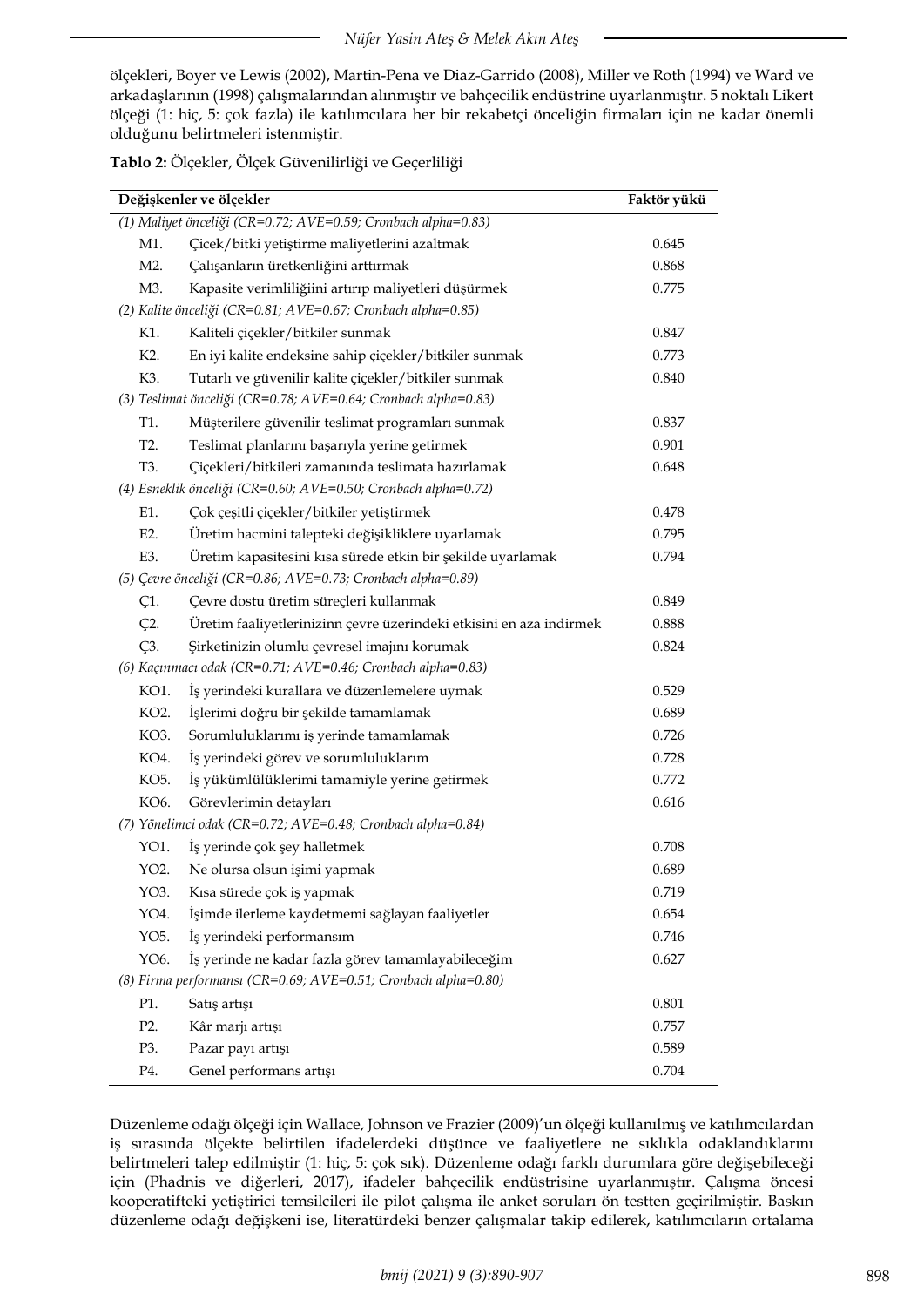yönelimci odak skorlarından ortalama kaçınmacı odak skorları çıkarılarak bulunmuştur (Lockwood, Jordan ve Kunda, 2002; De Vries, Koster ve Stam, 2016). Bu ölçeğin yüksek değerleri baskın düzenleme odağının yönelimci, düşük değerleri ise kaçınmacı olduğunu göstermektedir.

Firma performansı ölçeği için ise, Venkatraman ve Ramanujam (1987)'nin çalışmasındaki ölçek kullanılmış ve her bir ifade için katılımcıların firmalarının performansını rakiplerine göre kıyaslaması istenmiştir (1: rakiplerimizden çok daha kötü, 5: rakiplerimizden çok daha iyi).

## **Ölçek güvenilirliği ve geçerliliği**

R paket programı'nın (versiyon 1.3.959) Lavaan paketi kullanılarak yapılan doğrulayıcı faktör analizi sonucunda uyum iyiliği değerleri χ2 = 800.01 (df = 406, p < 0.001), RMSEA = 0.04, CFI = 0.95, TLI (Tucker-Lewis Index) = 0.95 ve SRMR = 0.04 olarak elde edilmiştir (Tablo 2). Gözlemlenen tüm uyum iyiliği değerleri, literatürde kabul edilebilir değerleri üst düzeyde karşılamıştır (Hu ve Bentler, 1998). Tüm değişkenlerin Cronbach alpha değerlerinin 0.7'den büyük olduğu ve bileşik güvenilirlik değerlerinin de tavsiye edilen eşik değer olan 0.6'dan yüksek olduğu gözlemlenmiştir (Bagozzi, Yi ve Philips, 1991). Aynı zamanda, tüm faktör yükleri kabul edilebilir eşik düzeyi olan 0.4'ten büyük olduğu için (Anderson ve Gerbing, 1988) yakınsama geçerliliği de sağlanmıştır (Tablo 2). Çıkarılan ortalama varyans (AVE), kaçınmacı odak ve yönelimci odak değişkenleri dışındaki diğer tüm değişkenler için 0.5'ten daha yüksektir. Kaçınmacı odak ve yönelimci odak AVE değerlerinin eşik değerine çok yakın olduğu ve Crobach alpha ve bileşik güvenlirlik değerlerinin ise eşik değerin altında olduğu göz önünde bulundurularak, görünüş geçerliliğini korumak için herhangi bir ölçüm maddesi ölçeklerden çıkarılmamıştır. Değişkenler arasındaki korelasyonlar Tablo 3'de sunulmuştur. Beş rekabet önceliği, CEO düzenleme odağının iki boyutu ve firma performansı ilgili anket sorularının ortalamaları alınarak elde edilmiştir. Bu tabloda 0.088'den büyük korelasyon değerleri %5 derecesinde, 0.0154'ten büyük değerler ise %1 derecesinde anlamlıdır. Son olarak, tüm değişkenlerin çıkarılan ortalama varyanslarının karekökü (Tablo 3'ün köşegeninde bildirilmiştir), bu değişkenlerin diğer değişkenlerle olan korelasyonundan daha büyük olduğu için, ayırt edici geçerlilik de elde edilmiştir (Fornell ve Larcker, 1981).

|                       | (1)     | (2)  | (3)  | $\left( 4\right)$ | (5)  | (6)  | (7)  | (8)  |
|-----------------------|---------|------|------|-------------------|------|------|------|------|
| (1) Maliyet önceliği  | 0.77    |      |      |                   |      |      |      |      |
| (2) Kalite önceliği   | 0.31    | 0.82 |      |                   |      |      |      |      |
| (3) Teslimat önceliği | 0.37    | 0.39 | 0.80 |                   |      |      |      |      |
| (4) Esneklik önceliği | 0.41    | 0.17 | 0.37 | 0.70              |      |      |      |      |
| (5) Çevre önceliği    | 0.17    | 0.27 | 0.25 | 0.07              | 0.85 |      |      |      |
| (6) Kaçınma odağı     | 0.16    | 0.10 | 0.16 | 0.17              | 0.05 | 0.68 |      |      |
| (7) Yönelim odağı     | 0.17    | 0.16 | 0.17 | 0.10              | 0.09 | 0.62 | 0.69 |      |
| (8) Firma performansı | $-0.01$ | 0.22 | 0.25 | 0.07              | 0.04 | 0.01 | 0.01 | 0.72 |

#### **Tablo 3:** Korelasyon Analizi

**Not:** 0.088'den büyük korelasyon değerleri için *p*>0.05; 0.154'ten büyük korelasyon değerleri için *p*>0.01.

Ortak yöntem yanlılığını değerlendirmek için, Harman'ın (1967) tek faktör yöntemi ile açıklayıcı faktör analizi yapılmıştır. Sonuçlar, toplam varyansın yalnızca %20,3'ünün ilk faktör tarafından, toplamda ise %64,2'sinin sekiz faktör tarafından açıklandığını gösterdiği için ortak yöntem yanlılığı riski bulunmamıştır.

### **Analitik yaklaşım**

Bu çalışmada, operasyon stratejilerini sınıflandırmak için kümeleme analizi tekniği kullanılmıştır. Kümeleme değişkenleri her biri üçer anket sorusu ile ölçümlenen maliyet, kalite, teslimat, esneklik ve çevrecilik rekabet öncelikleridir. Ölçek güvenilirliği ve geçerliliği Tablo 2'de gösterilen bu öncelikler, üç anket sorusunun ortalaması alınarak elde edilmiştir. Kümeleme analizinde K-means yöntemi, verilerdeki gerçek farklılık yerine cevap yanlılığını (evet-eğilimliler, hayır-eğilimliler) gruplayan sonuçlar verdiği için giderek daha fazla eleştirilmektedir (van Rosmalen, van Herk ve Groenen, 2010). Bu nedenle, hiyerarşik kümeleme analizi yöntemi tercih edilmiştir. Kümeler MATLAB yazılımı kullanılarak ve kümeler arası farklılık Mahalanobis mesafesi ve tam bağlantı yöntemi ile hesaplanarak belirlenmiştir (Hair, Black, Babin ve Anderson., 2010). İlk olarak, ortaya çıkan kümeler için kümeleme değişkenlerinin düzeyleri ve bu değişkenler arasındaki anlamlı farklar değerlendirilerek kümeler isimlendirilmiştir. Sonrasında ise, kümeler arasındaki CEO baskın düzenleme odağı ve performans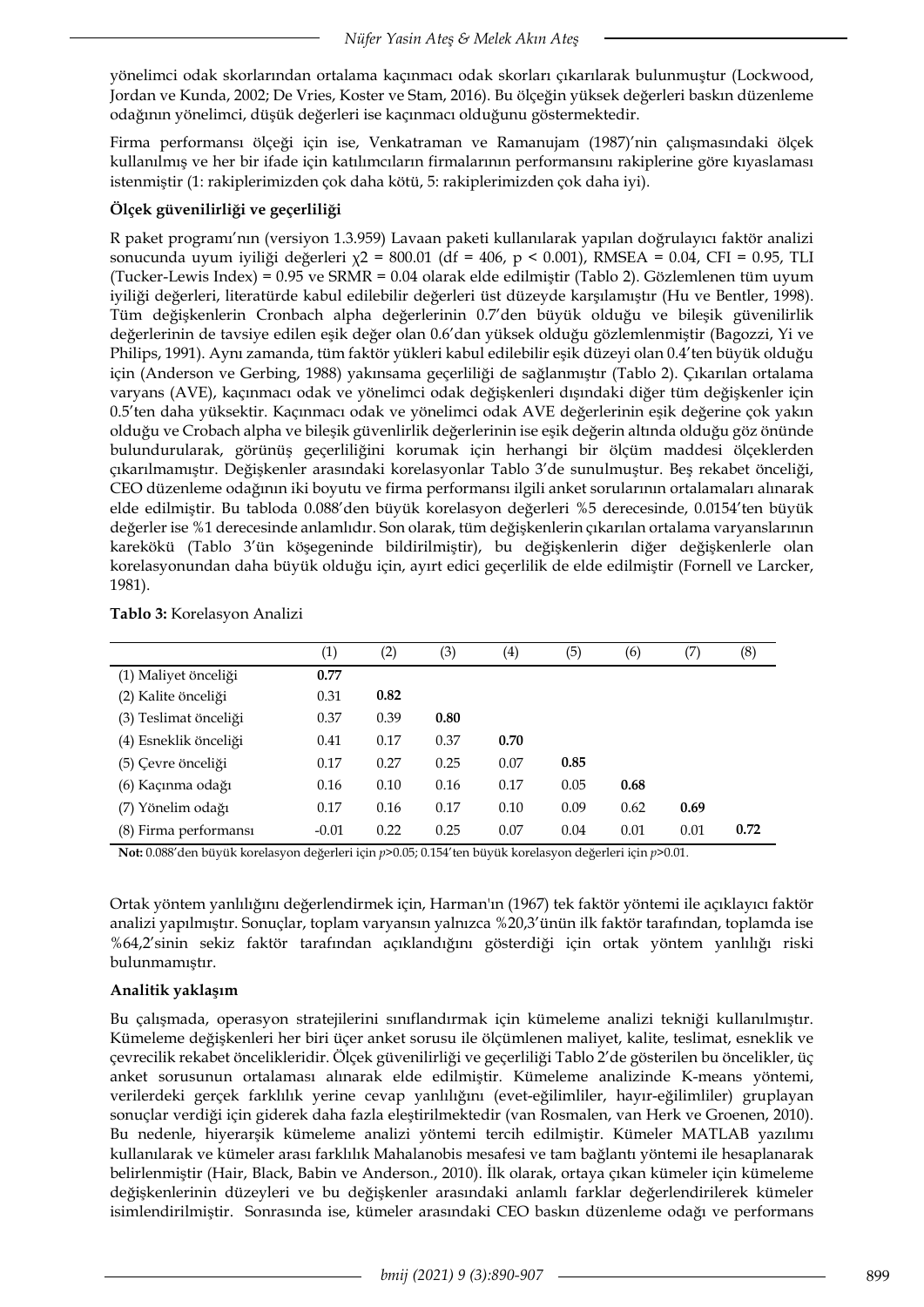farkları ANOVA testi ile analiz edilmiştir. Çalışmada uygulanan akademik yaklaşımın adımları Şekil 3'de gösterilmiştir.



**Şekil 3:** Çalışmada Uygulanan Analitik Yaklaşımın Adımları

# **Bulgular**

Hollanda bahçecilik endüstrisinde faaliyet gösteren 629 firma, maliyet, kalite, teslimat, esneklik ve çevrecilik rekabetçi önceliklerine göre kümeleme analizi ile sınıflandırıldığında, dört ana operasyon strateji kümesinden oluşan taksonomi, istatistiksel ve kavramsal olarak en anlamlı sonucu vermiştir. Kümeleme analizinin sonuçları Tablo 4'te verilmiştir. Bu tabloda, her bir kümeleme değişkeni (maliyet, kalite, teslimat, esneklik ve çevrecilik rekabet öncelikleri) için iki satır ayrılmıştır. İlk satırda her kümedeki KOBİ'lerin rekabet önceliklerindeki ortalamaları verilmiştir. İkinci satırda ise, kümelerin ilgili rekabet önceliğinde hangi diğer kümelerden anlamlı derecede farklılık gösterdiği parantez içinde listelenmiştir. Firma sayısı son satırda, kümeleme değişkenlerinin kümeleri anlamlı derecede ayırt edip etmediğini gösteren F testleri ise son sütunda gösterilmiştir. Örnek olarak, küme 1'de yer alan 163 KOBİ'nin maliyet rekabet önceliğine verdiği önemin ortalaması 4.08'dir ve bu küme maliyet rekabet önceliğinde küme 2, 3 ve 4'den anlamlı derecede farklılık göstermektedir. ANOVA testindeki F değerlerine bakıldığında (Scheffe testi sonuçlarına göre), kümeler arası anlamlı ölçüde farklılık olduğu gözlendiği için (p <0.001) kümeleme analizinin geçerli olduğu sonucuna varılmıştır.

| Rekabetçi<br>öncelikler | Küme 1 -<br>Gelenekçiler | Küme 3 -<br>Kiime 2 -<br><b>Nis</b><br>Mükemme-<br>liyetçiler<br>oyuncular |         | Küme 4 -<br>Odaksızlar | F testi |
|-------------------------|--------------------------|----------------------------------------------------------------------------|---------|------------------------|---------|
|                         |                          |                                                                            |         |                        |         |
| Maliyet önceliği        | 4.08                     | 4.41                                                                       | 3.56    | 3.59                   | 88.23   |
| Anlamlı Fark            | (2,3,4)                  | (1,3,4)                                                                    | (1,2)   | (1,2)                  |         |
| Kalite önceliği         | 4.36                     | 4.83                                                                       | 4.65    | 3.85                   | 156.04  |
| Anlamlı Fark            | (2,3,4)                  | (1,3,4)                                                                    | (1,2,4) | (1,2,3)                |         |
| Teslimat önceliği       | 4.15                     | 4.46                                                                       | 3.68    | 3.36                   | 139.58  |
| Anlamlı Fark            | (2,3,4)                  | (1,3,4)                                                                    | (1,2,4) | (1,2,3)                |         |
| Esneklik önceliği       | 3.96                     | 3.98                                                                       | 2.47    | 3.26                   | 224.76  |
| Anlamlı Fark            | (3,4)                    | (3,4)                                                                      | (1,2,4) | (1,2,3)                |         |
| Çevrecilik önceliği     | 3.06                     | 4.19                                                                       | 3.61    | 3.45                   | 123.77  |
| Anlamlı Fark            | (2,3,4)                  | (1,3,4)                                                                    | (1,2)   | (1,2)                  |         |
| Firma sayısı            | 163                      | 202                                                                        | 116     | 148                    |         |

**Tablo 4:** Kümeleme Analizi Bulguları

Şekil 4'te, kümeleme analizi ile belirlenen dört operasyon stratejisi kümesindeki KOBİ'lerin her bir rekabet önceliğindeki ortalama değerlerinin grafiği çizilmiştir. Bu şekil, sektördeki farklı operasyon strateji konfigürasyonlarını görselleştirmesi konusunda yardımcı olmaktadır. Örnek olarak, ikinci operasyon stratejisi kümesindeki KOBİ'ler (turuncu çizgi) beş rekabet önceliğinin hepsine yüksek vurgu yapmakta, dördüncü operasyon strateji kümesindeki KOBİ'ler ise (sarı çizgi) genel olarak hiçbir rekabet önceliğini yüksek değerlendirmemektedirler. Kümeleme analizinin sonuçlarına göre belirlenen dört farklı operasyon stratejisi, sırasıyla "Gelenekçiler", "Mükemmeliyetçiler", "Niş oyuncular" ve "Odaksızlar" olarak isimlendirilmiştir.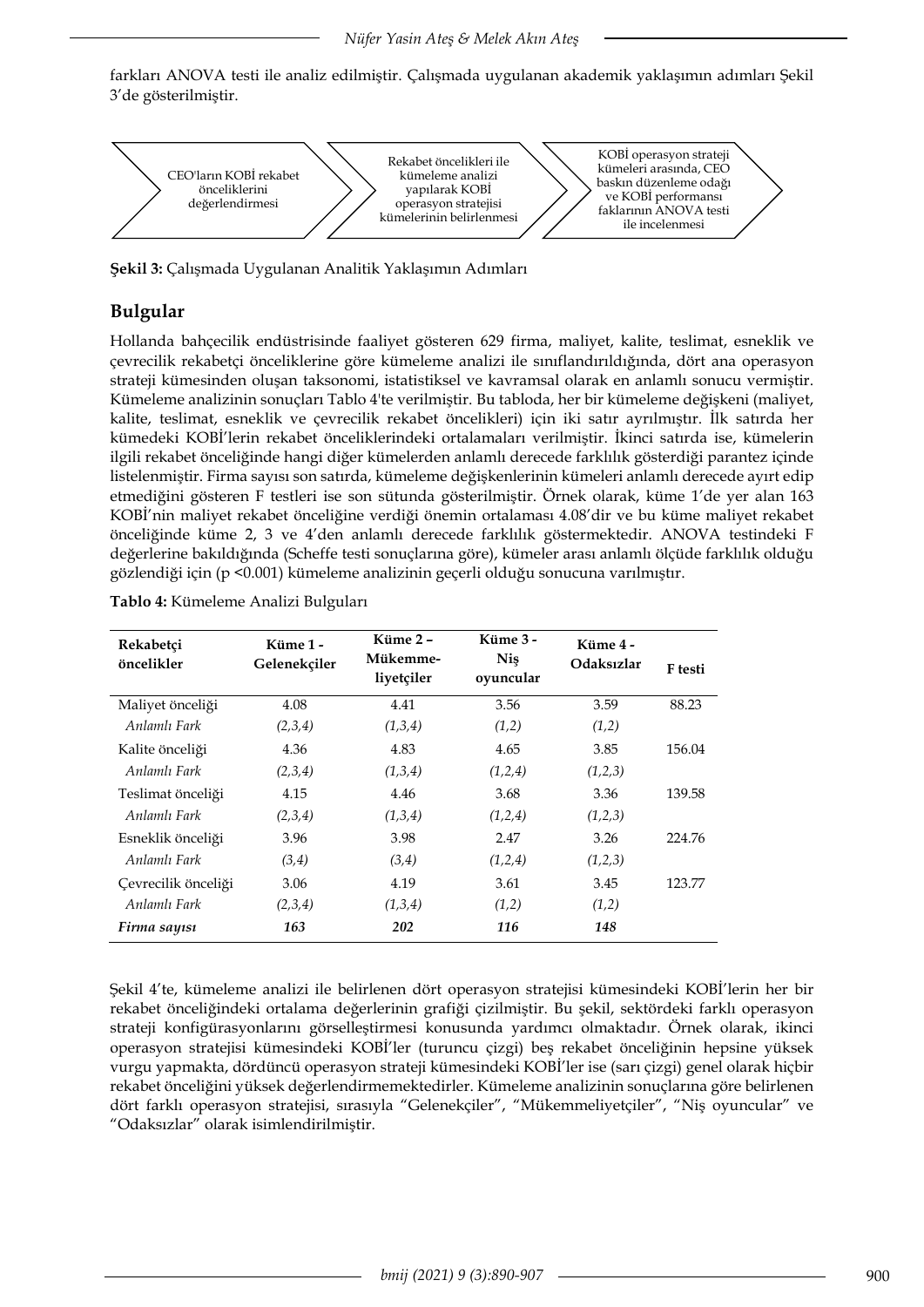*Nüfer Yasin Ateş & Melek Akın Ateş*



**Şekil 4:** Hollanda Bahçecilik Endüstrisi Operasyon Stratejileri Taksonomisi

Bu operasyon stratejilerinin özellikleri şu şekildedir:

*Küme 1 – Gelenekçiler:* Bu küme içerdiği 163 şirket ile en büyük ikinci operasyon stratejisi kümesidir. Bu kümedeki şirketler, ağırlıklı olarak geleneksel rekabetçi önceliklere, yani kalite, maliyet ve teslimata yüksek önem vermektedirler. Esneklik rekabetçi önceliğine de yüksek önem verilmektedir, ancak çevrecilik rekabetçi önceliği en az bu kümede önceliklendirilmektedir.

*Küme 2 – Mükemmeliyetçiler:* Bu küme 202 şirket ile örneklemdeki en büyük operasyon stratejisi kümesini oluşturmaktadır. Bu kümedeki şirketler tüm rekabetçi önceliklere oldukça yüksek düzeyde vurgu yaparlar. Dolayısıyla bu firmalar tüm önceliklerde mükemmelliği hedeflemektedir denilebilir. Bu kümede hem geleneksel hem de yenilikçi rekabetçi önceliklerine yüksek önem atfedilmektedir.

*Küme 3 – Niş oyuncular:* Bu kümede 116 şirket bulunmaktadır. Bu kümedeki şirketler en çok kalite ve çevrecilik önceliklerine vurgu yapmaktadırlar. Maliyet ve teslimat öncelikleri orta derecede vurgulanırken, esneklik önceliğine neredeyse hiç önem verilmemektedir. Bu şirketler en yüksek kaliteye (daha pahalı olsa da) odaklanmakta ve üretimlerinin çevresel etkilerini göz önünde bulundurmaktadırlar. Bu konfigürasyon çevre bilinci yüksek olan müşteriler için önemlidir. Dolayısıyla, bu kümedeki şirketler niş bir müşteri segmentini hedeflemektedir denilebilir.

*Küme 4 – Odaksızlar:* Bu operasyon stratejisi kümesinde 148 şirket bulunmaktadır. Bu kümedeki şirketler tüm rekabetçi önceliklere orta derecede ve benzer önem atfetmektedir. Bu şirketler rekabetçi önceliklere verdikleri önemlerde herhangi bir farklılaşmaya gitmedikleri için, bu şirketlerin açık ve net bir operasyon stratejileri ve stratejik yönelimleri yoktur denilebilir.

Hipotez 1 ve 2'yi test etmek için, CEO Düzenleme odağının KOBİ operasyon stratejilerine göre farklılaşıp farklılaşmadığına ANOVA testi ile bakılmıştır. Bu testin sonuçları Tablo 5'te sunulmaktadır. CEO düzenleme odağı değişkeninin, Scheffe testine göre kümeler arasında istatistiksel olarak anlamlı düzeyde farklı olduğu gözlemlenmiştir. Test sonuçlarına göre, "Mükemmeliyetçiler" ve "Niş Oyuncular" kümelerinde, diğer kümelere kıyasla baskın olarak yönelimci odak eğilimi gözlemlenirken, "Gelenekçiler" kümesinde diğer kümelere kıyasla baskın olarak kaçınmacı odak eğilimi bulunmuştur. "Odaksızlar" kümesinde ise baskın bir odak eğilimi gözlemlenmemiştir. Bu sonuçlar Hipotez 1 ve 2'yi destekler niteliktedir, çünkü kaçınma odaklı CEO'lar geleneksel rekabet önceliklerinin ön plana çıktığı 'Gelenekçiler' operasyon stratejisini seçerken, yönelim odaklı CEO'lar daha yenilikçi rekabet önceliklerinin ön plana çıktığı 'Niş Oyuncular' operasyon stratejisini seçmişlerdir. Aynı zamanda 'Mükemmeliyetçiler' operasyon stratejisi de yenilikçi rekabet öncelikleri olarak nitelendirilen çevrecilik ve esnekliğe vurgu yapmaktadır ve bu kümedeki CEO'ların da baskın düzenleme odağı yönelim odağıdır.

Hipotez 3'ü test etmek için, operasyon stratejilerinin firma performansı açısından farklılık gösterip göstermediği de ANOVA testi ile incelenmiştir. Bu test sonucunda, firma performansının da Scheffe testine göre kümeler arasında istatistiksel olarak anlamlı düzeyde farklı olduğu gözlemlenmiştir. En düşük firma performansının "Odaksızlar" kümesinde olduğu ve bu kümedeki firma performansının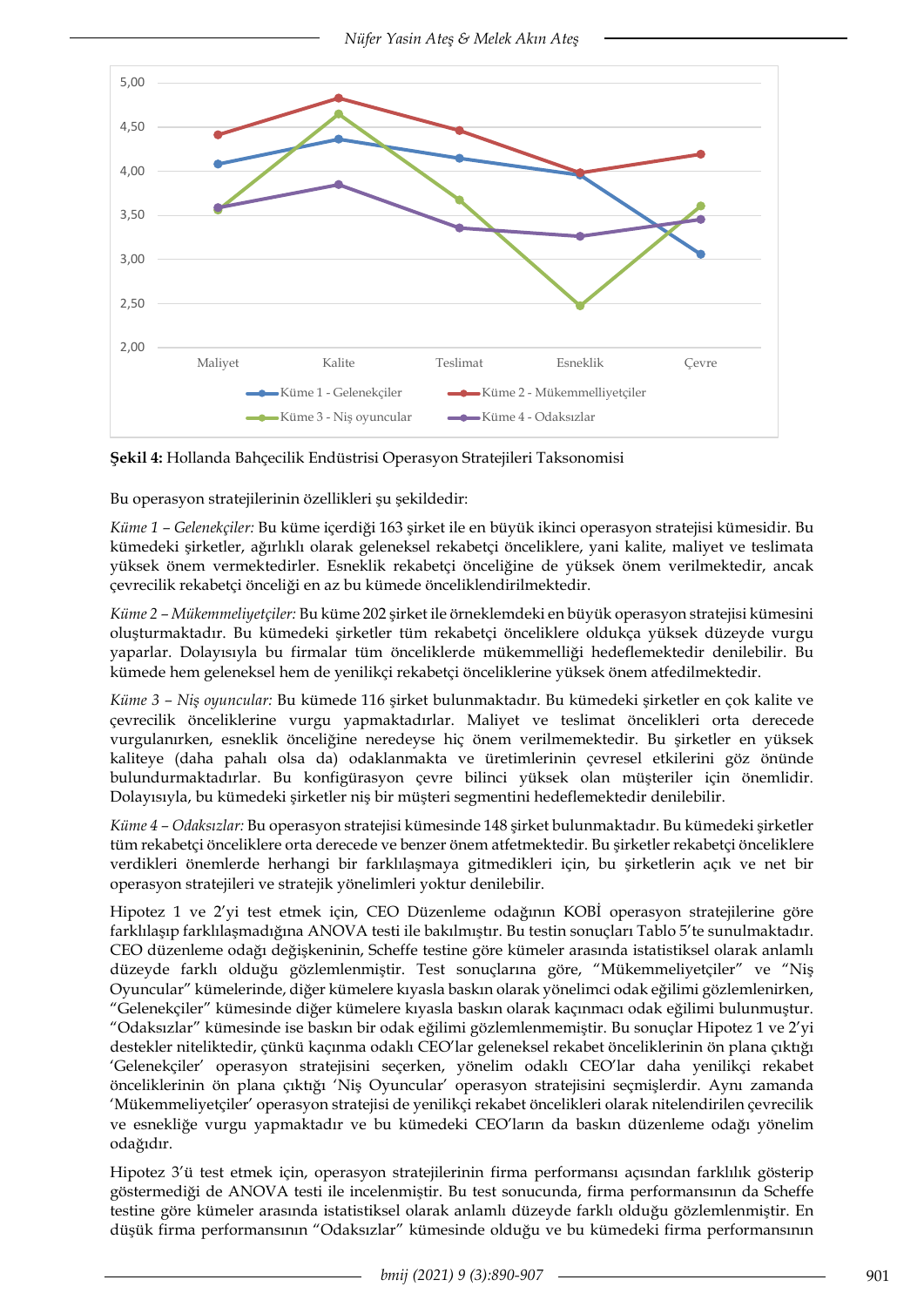diğer üç kümeden istatistiksel olarak anlamlı düzeyde düşük olduğu bulunmuştur. Ancak, diğer üç kümedeki firma performansı ise benzer düzeyde çıkmıştır. Bu sonuç, literatürdeki farklı strateji benimseyen firmaların benzer performans gösterebileceklerini ileri süren performans eşliği (ing. 'performance equifinality') görüşüyle uyum göstermektedir (Payne, 2006; Marlin, Ketchen ve Lamont, 2007).

| Değişkenler       | Küme 1 -<br>Gelenekciler | Küme $2 -$<br>Mükemme- | Küme $3 -$<br><b>Nis</b> | Küme 4 -<br><b>Odaksizlar</b> | F<br>testi |
|-------------------|--------------------------|------------------------|--------------------------|-------------------------------|------------|
|                   |                          | liyetçiler             | ovuncular                |                               |            |
| Düzenleme odağı   | $-0.14$                  | 0.13                   | 0.20                     | 0.04                          | 12.35      |
| Anlamlı Fark      | (2,3,4)                  | (1,4)                  | (1,4)                    | (1,2,3)                       |            |
| Firma performansı | 3.30                     | 3.34                   | 3.25                     | 3.04                          | 6.65       |
| Anlamlı Fark      | (4)                      | (4)                    | (4)                      | (1,2,3)                       |            |
| Firma sayısı      | 163                      | 202                    | 116                      | 148                           |            |

**Tablo 5:** Kümelemer Arası Düzenleme Odağı ve Firma Performansı Farkları

## **Tartışma ve sonuç**

Bu araştırma, Hollanda bahçecilik endüstrisindeki bitki ve çiçek yetiştiricisi KOBİ'lerin operasyon stratejileri ile CEO düzenleme odağı arasındaki ilişkiyi incelemiştir. Maliyet, kalite, teslimat, esneklik ve çevrecilik rekabet önceliklerine verdikleri öneme göre KOBİ'ler operasyon stratejisi kümelerine ayrılmışlar ve bu kümeler arasındaki farklılıklar incelenmiştir. Ortaya çıkan dört küme, önceki çalışmalarda bulunan operasyon stratejisi taksonomileri ile uyumludur. Mükemmeliyetçiler Kathuria (2000) ve Martín-Peña ve Díaz-Garrido'nun (2008) çalışmalarında, odaksızlar Frohlich ve Dixon (2001) ve Sum, Low ve Chen'in (2004) çalışmalarında, gelenekçiler Christiansen ve diğerlerinin (2003) çalışmasında ve niş oyuncular Christiansen ve diğerleri (2003), Kathuria (2000), Frohlich ve Dixon (2011) ve Miller ve Roth'un (1994) çalışmalarında karşımıza çıkmaktadır.

Bu operasyon stratejisi kümeleri arasında CEO düzenleme odağı farkları test edildiğinde edinilen bulgular, yönelim odağı baskın olan CEO'ların, çevre ve esneklik rekabet öncelikleri gibi daha yenilikçi önceliklere vurgu yapan operasyon stratejilerini, kaçınma odağı baskın olan CEO'ların ise, maliyet, kalite, teslimat gibi daha geleneksel önceliklere vurgu yapan operasyon stratejilerini seçtiklerini göstermiştir. Operasyon strateji kümeleri arasında organizasyonel performans açısından belirgin bir fark gözlemlenmemiş, sadece hiçbir rekabet önceliğine fazla vurgu yapmayan "Odaksızlar" kümesinin performansının diğer kümelerden düşük olduğu bulunmuştur.

CEO'ların yönelim düzenleme odağının baskın olması, yönettikleri KOBİ'lerin gelecekte olabilecekleri ideal durumlara erişebilmelerine odaklandıklarını, bu doğrultuda risk alabildiklerini ve yeni görüşlere açık olduklarını ifade eder. Aynı zamanda, yönelim düzenleme odağına sahip CEO'lar başarıya ulaşmak için birden fazla yolu ve mekanizmayı denemekten çekinmezler (Wallace ve diğerleri, 2010). Bu araştırmanın bulguları, kalite ve çevrecilik rekabet önceliklerine vurgu yapan 'Niş oyuncular' operasyon stratejisi ve geleneksel rekabet öncelikleri kadar esneklik ve çevrecilik gibi yenilikçi öncelikleri de vurgulayan 'Mükemmeliyetçiler' operasyon stratejisinin baskın düzenleme odağı yönelim olan CEO'lar tarafından anlamlı düzeyde daha fazla tercih edildiğini göstermektedir.

Kayıpları en aza indirme ve korumacı bir güvenlik anlayışıyla hareket eden, kaçınma odağı baskın olan CEO'lar ise hata yapmamak için daha genel geçer ve güvenilirliği test edilmiş olan geleneksel rekabetçi önceliklere vurgu yapan operasyon stratejilerini tercih ederler. Bu çalışma, maliyet, kalite ve teslimat rekabetçi önceliklerine diğerler önceliklerden daha fazla vurgu yapan 'Gelenekçiler' operasyon stratejisini benimseyen CEO'ların baskın düzenleme odağının kaçınma olduğunu ortaya koymaktadır.

Operasyon strateji kümeleri arasında, firma performansı açısından 'Odaksızlar' hariç bir fark bulunamaması, organizasyonların aynı etkinliğe sahip farklı operasyon stratejileri takip edebileceklerini göstermektedir (Drazin ve van de Ven, 1985; Bozarth ve McDermott, 1998). Gelecekteki çalışmalar operasyon strateji kümeleri içinde düzenleyici ve aracı değişkenleri çalışarak, bu stratejilerin ne zaman ve nasıl performans farkı gösterebileceklerini inceleyebilirler.

Bu çalışmanın bulguları hem davranışsal strateji hem de operasyon yönetimi literatürüne anlamlı teorik ve pratik katkılar yapmaktadır. Strateji literatüründe CEO'ların kurum performansına etkisi uzun süredir araştırılan bir konudur. CEO'ların ve diğer üst düzey yöneticilerin bilişsel yetkinliklerinin ve değerlerinin stratejik kararlar, kurum çıktıları ve performansına olası etkisi hakkında kuramsal bir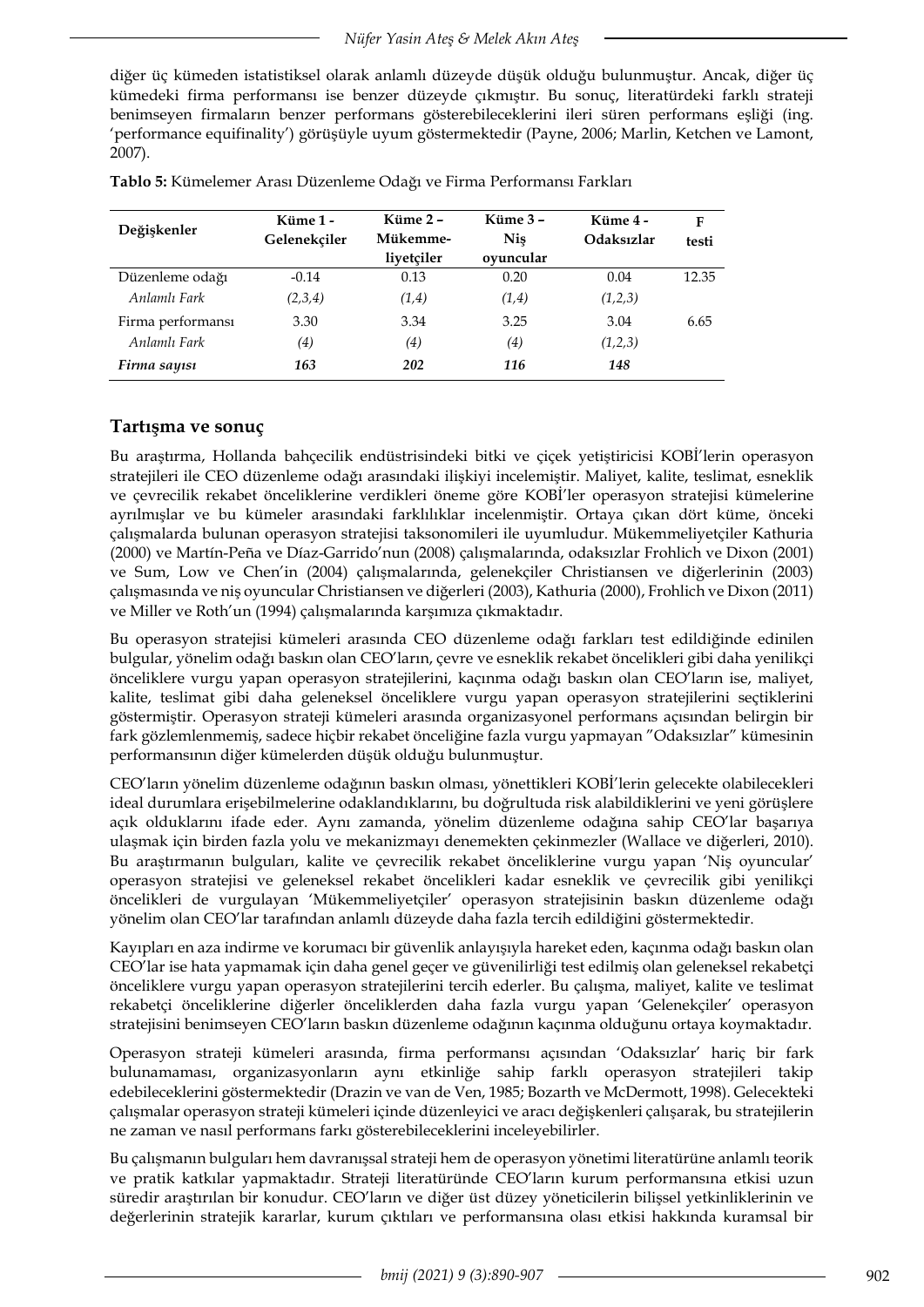çerçeve sunan üst kademeler teorisinin (Hambrick ve Mason 1984) önerilmesinden sonra, pek çok araştırmacı CEO'ların demografik özellikleri ve psikolojik karakteristikleri hakkında ampirik çalışmalar ortaya koymuşlardır. Bu çalışmalardan CEO düzenleme odağına yoğunlaşan anlamlı sayıda çalışma vardır. Ancak bu makalelerin büyük kısmı büyük ve orta ölçekli işletmeler bağlamında CEO düzenleme odağını incelemektedir. Bu çalışma, CEO baskın düzenleme odağının operasyon stratejisi seçimine olan etkisini KOBİ'ler bağlamında göstererek, özellikle davranışsal strateji literatürüne önemli bir katkıda bulunmaktadır.

Bu çalışma aynı zamanda operasyon yönetimi alanına katkı sunmaktadır. Operasyon yönetimi literatüründe rekabetçi öncelikle ve operasyon stratejileri çalışmaları genellikle CEO'ları kişilikleri ile ilgili değişkenlere, özellikle düzenleme odağı gibi CEO karar ve davranışları altında yatan güdüleri açıklayan bir kavrama, birkaç istisna dışında (Phadnis ve diğerleri, 2017; Gamache ve diğerleri, 2020) odaklanmamışlardır. Operasyon stratejileri rekabet stratejilerinin bütünleşik bir parçası olması itibariyle şirketlerin performansı ve hayatta kalabilmeleri için çok önemlidir. Bu stratejilerin belirlenmesindeki en önemli karar verici aktörlerin başında gelen CEO'lara tuttuğu ışık ile, bu çalışma operasyon stratejilerinin yeni davranışsal öncüllerini bularak literatüre katkıda bulunmaktadır.

Yöneticilerin kendi baskın düzenleme odaklarının (kaçınma ya da yönelim odağı) farkında olmaları, onları daha önce değerlendirmedikleri operasyon stratejilerinin potansiyel faydalarını da düşünmeye sevk edebilir. Kaçınma odağı baskın olan yöneticilerin yenilikçi rekabet önceliklerine de vurgu yapan stratejileri değerlendirmeleri ve yönelme odağı baskın olan yöneticilerin ise geleneksel rekabet önceliklerine de vurgu yapan stratejileri göz önünde bulundurmaları KOBİ'lerin stratejik alternatiflerinin genişletecektir. KOBİ'ler için yüksek performansa yol açan tek bir operasyon stratejisinin olmaması, yani birbirinden farklı operasyon stratejileriyle benzer firma performaslarına erişilebilmesi de farklı stratejilerin değerlendirilmesinin önemine işaret etmektedir. Dolayısıyla, operasyon stratejisi, maliyet, kalite, teslimat, esneklik ve çevrecilik rekabet önceliklerine verilen önemin konfigürasyonu olduğu için geleneksel ve yenilikçi önceliklerin faklı kombinasyonlarının benimsenmesi KOBİ'ler için eşsiz olanaklar barındırabilir.

Her çalışmanın olduğu gibi bu çalışmanın da bazı kısıtları mevcuttur. İlk olarak, çalışma enine kesit bir çalışma olduğu için nedensellik ve ilişkilerin yönü ile ilgili nihai yorumlar yapılamamaktadır. Gelecek araştırmalar, farklı zaman dilimlerinde veri toplanan boylamsal bir çalışma tercih edebilirler. İkinci bir kısıt, çalışmanın her ne kadar yüksek bir örneklem büyüklüğü ile yapılsa ve istatistiksel kontroller yeterli düzeyde olsa da tüm soruları Likert tipi göstergelerle toplaması bir kısıttır. İlerideki çalışmalar ortak yöntem yanlılığı riskini en aza indirecek, farklı metotları bir arada kullanan çalışmalar yapabilir. Aynı zamanda, araştırmacılar ileride CEO narsiszmi (Cragun Olsen ve Wright, 2020), üst düzey özgüveni (Billett ve Qian, 2008) veya politik ideolojisi (Park, Boeker ve Gomulya, 2020) gibi farklı CEO özelliklerinin, KOBİ operasyon stratejileri ve firma performansı ilişkisinde nasıl roller oynadıklarını inceleyebilirler. Bu süreçteki aracı ve düzenleyici değişkenlerin de daha fazla araştırılmasına ihtiyaç vardır.

Bu çalışmanın bulguları operasyon stratejilerinden çoğu zaman doğrudan sorumlu olan üretim yöneticilerine, iki temel mesaj vermektedir. İlk olarak, yöneticiler kendi düzenleme odaklarının farkında olmalı ve verecekleri stratejik kararlarını etkileme potansiyeline sahip örtülü değişkenler hakkında bilgi sahibi olmalılardır. Baskın düzenleme odağı hakkında bilinçli kişiler, üst yönetim ekiplerine farklı düzenleme odaklarına sahip kişileri yükseltme için tercih edebilirler. İkinci olarak, organizasyonlar için başarılı olunacak tek bir yol yoktur. Benzer performanslara sebebiyet verecek pek çok farklı etmen vardır.

### **Hakem Değerlendirmesi / Peer-review:**

Dış bağımsız

*Externally peer-reviewed*

### **Çıkar Çatışması / Conflict of interests:**

Yazar(lar) çıkar çatışması bildirmemiştir.

*The author(s) has (have) no conflict of interest to declare.*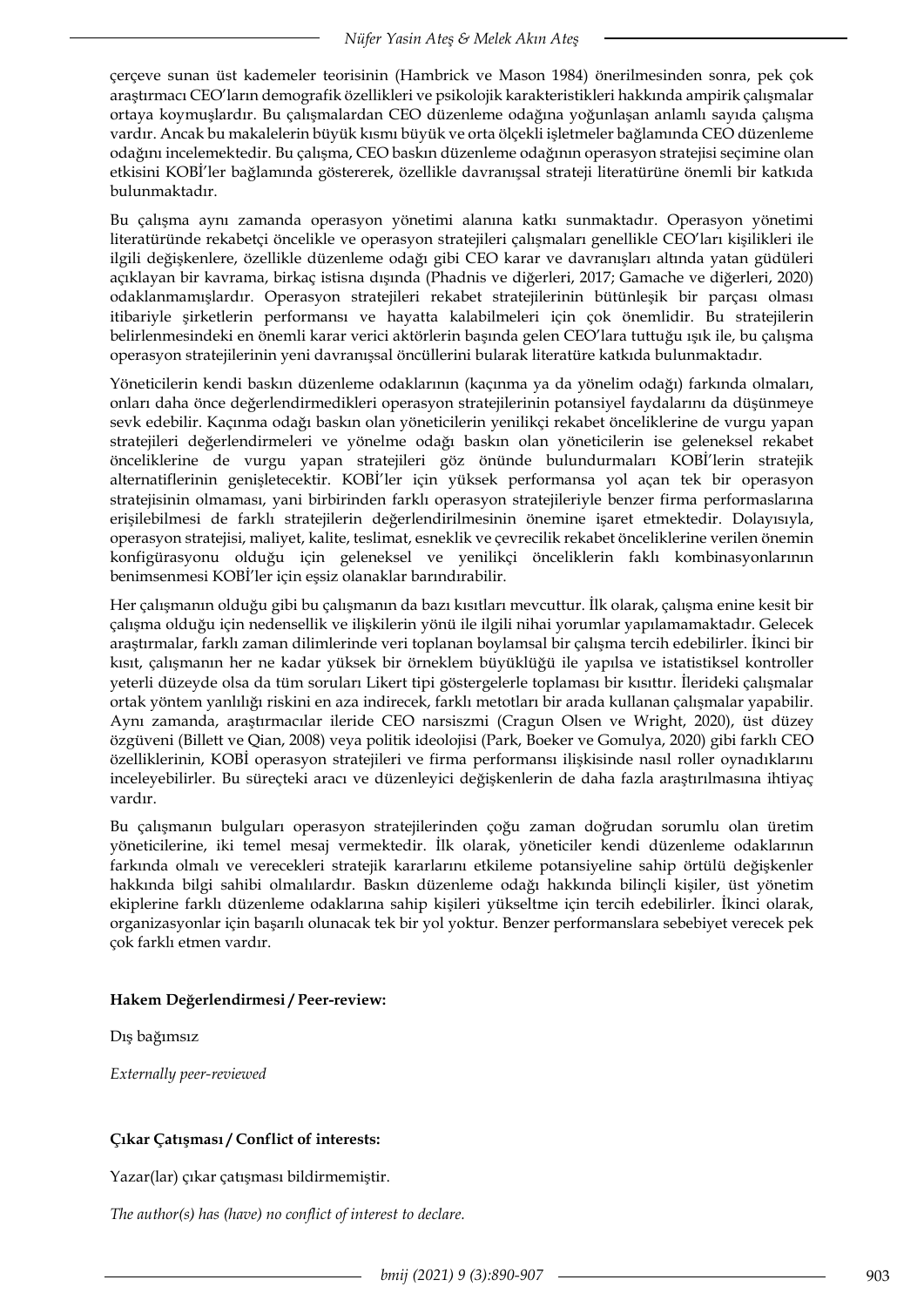#### **Finansal Destek / Grant Support:**

Yazarlar bu çalışma için finansal destek almadığını beyan etmiştir.

*The authors declared that this study has received no financial support.*

#### **Yazar Katkıları / Author Contributions:**

Fikir/Kavram/Tasarım - *Idea/Concept/ Design*: **N.Y.A., M.A.A**. Veri Toplama ve/veya İşleme - *Data Collection and/or Processing*: **N.Y.A., M.A.A**. Analiz ve/veya Yorum - *Analysis and/or Interpretation:* **N.Y.A., M.A.A**. Kaynak Taraması - *Literature Review:* **N.Y.A., M.A.A**., Makalenin Yazımı - *Writing the Article*: **N.Y.A., M.A.A**. Eleştirel İnceleme - *Critical Review*: **N.Y.A., M.A.A**. Onay - *Approval*: **N.Y.A., M.A.A**.

### **Kaynakça / References**

- Anderson, J. C., & Gerbing, D. W. (1988). Structural equation modeling in practice: A review and recommended two-step approach. *Psychological Bulletin*, 103(3), 411-423.
- Ateş, M.A., Wynstra, F., & van Raaij, E. M. (2021). Developing a purchasing strategy taxonomy based on competitive priorities. *Hacettepe Üniversitesi İktisadi ve İdari Bilimler Fakültesi Dergisi*, 39(1), 33-49.
- Bagozzi, R. P., Yi, Y., & Phillips, L. W. (1991). Assessing construct validity in organizational research, *Administrative Science Quarterly*, 36(3), 421-458.
- Bierly III, P. E., & Daly, P. S. (2007). Alternative knowledge strategies, competitive environment, and organizational performance in small manufacturing firms. *Entrepreneurship Theory and Practice*, 31(4), 493-516.
- Billett, M. T., & Qian, Y. (2008). Are overconfident CEOs born or made? Evidence of self-attribution bias from frequent acquirers. *Management Science*, 54(6), 1037-1051.
- Boyer, K. K., & Lewis, M. W. (2002). Competitive priorities: investigating the need for trade‐offs in operations strategy. *Production and Operations Management*, 11(1), 9-20.
- Bozarth, C., & McDermott, C. (1998). Configurations in manufacturing strategy: a review and directions for future research. *Journal of Operations Management*, 16(4), 427-439.
- Brockner, J., Higgins, E. T., & Low, M. B. (2004). Regulatory focus theory and the entrepreneurial process. *Journal of Business Venturing*, 19(2), 203–220.
- Cannella Jr, A. A., Park, J. H., & Lee, H. U. (2008). Top management team functional background diversity and firm performance: Examining the roles of team member colocation and environmental uncertainty. *Academy of Management Journal*, 51(4), 768-784.
- Carpenter, M. A., Geletkanycz, M. A., & Sanders, W. G. (2004). Upper echelons research revisited: antecedents, elements, and consequences of top management team composition. *Journal of Management,* 30(6), 749–778.
- Carpinetti, L. C., Gerolamo, M. C., & Dorta, M. (2000). A conceptual framework for deployment of strategy‐related continuous improvements. *The TQM Magazine*, 12(5), 340-349.
- Christiansen, T., Berry, W. L., Bruun, P., & Ward, P. (2003). A mapping of competitive priorities, manufacturing practices, and operational performance in groups of Danish manufacturing companies. *International Journal of Operations & Production Management*, 23(10), 1163-1183.
- Cragun, O. R., Olsen, K. J., & Wright, P. M. (2020). Making CEO narcissism research great: A review and meta-analysis of CEO narcissism. *Journal of Management*, 46(6), 908-936.
- Crowe, E., & Higgins, E. T. (1997). Regulatory focus and strategic inclinations: promotion and prevention in decision-making. *Organizational Behavior and Human Decision Processes*, 69(2), 117–132.
- De Vries, J., De Koster, R., & Stam, D. (2016). Aligning order picking methods, incentive systems, and regulatory focus to increase performance. *Production and Operations Management*, 25(8), 1363-1376.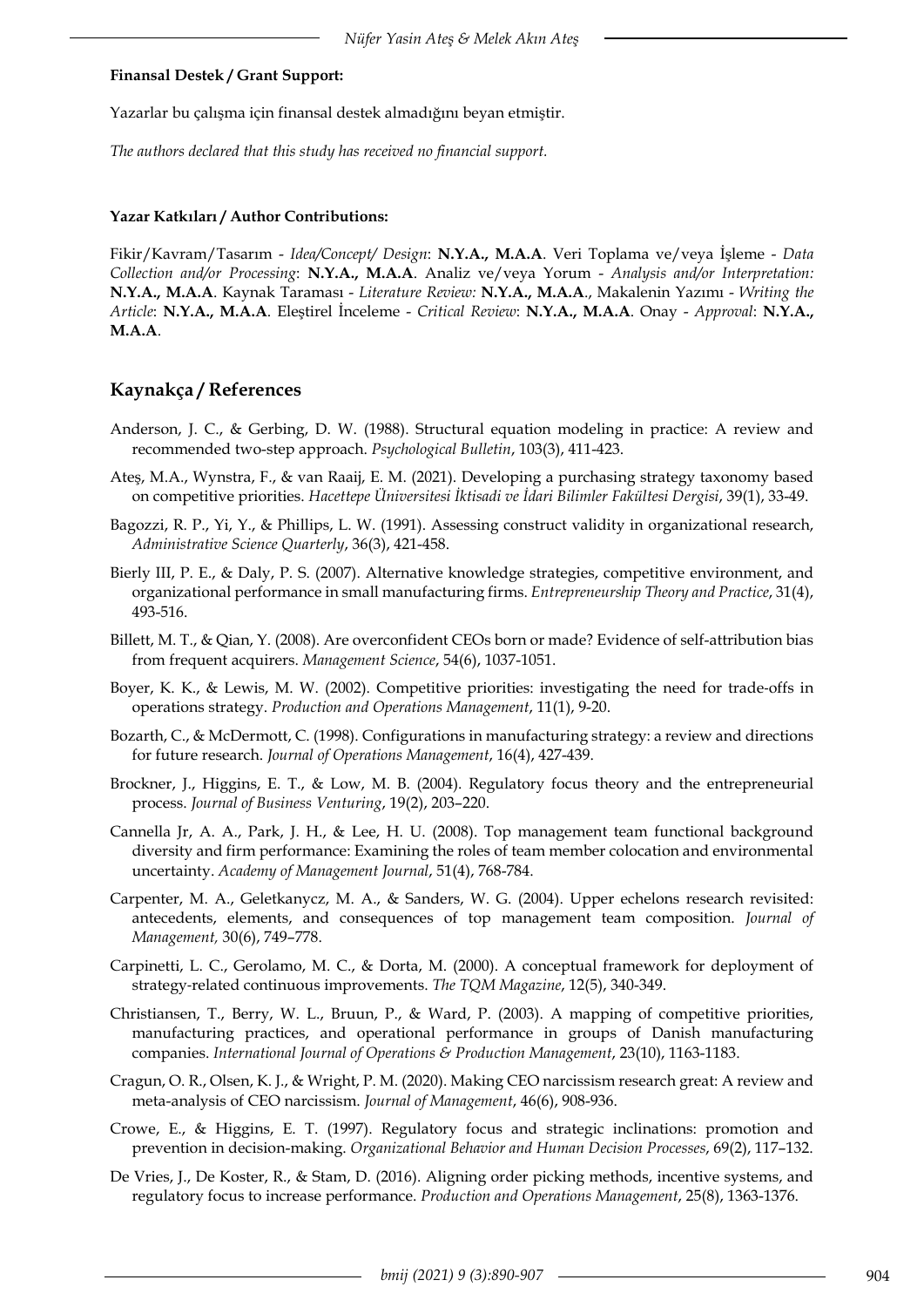- Drazin, R., & van de Ven, A. H. (1985). Alternative forms of fit in contingency theory. *Administrative Science Quarterly*, 514-539.
- Finkelstein, S., & Hambrick, D. (1990). Top-management-team tenure and organizational outcomes: the moderating role of managerial discretion. *Administrative Science Quarterly*, 35(3), 484–503.
- Fornell, C., & Larcker, D. F. (1981). Evaluating structural equation models with unobservable variables and measurement error*. Journal of Marketing Research*, 18(1), 39-50.
- Fredrickson, J. W., & Mitchell, T. R. (1984). Strategic decision processes: Comprehensiveness and performance in an industry with an unstable environment. *Academy of Management Journa*l, 27(2), 399-423.
- Frohlich, M. T., & Dixon, J. R. (2001). A taxonomy of manufacturing strategies revisited. *Journal of Operations Management*, 19(5), 541-558.
- Gamache, D. L., McNamara, G., Mannor, M. J., & Johnson, R. E. (2015). Motivated to acquire? The impact of CEO regulatory focus on firm acquisitions. *Academy of Management Journal*, 58(4), 1261-1282.
- Gamache, D.L., Neville, F., Bundy, J., & Short, C. E. (2020). Serving differently: CEO regulatory focus and firm stakeholder strategy*. Strategic Management Journal*, 41(7), 1305-1335.
- Gelhard, C., von Delft, S., & Gudergan, S. P. (2016). Heterogeneity in dynamic capability configurations: Equifinality and strategic performance. *Journal of Business Research*, 69(11), 5272-5279.
- Hair, J., Black, W., Babin, B., Anderson, R. (2010). *Multivariate Data Analysis: A Global Perspective*, New Jersey: Pearson.
- Hambrick, D. (2007). Upper echelons theory: An update. *Academy of Management Review*, 32(2), 334-343.
- Hambrick, D., & Fukutomi, G. (1991). The seasons of a CEO's tenure. *Academy of Management Review*, 16, 719-742.
- Hambrick, D. & Mason, P.A. (1984). Upper echelons: the organization as a reflection of its top managers. *Academy of Management Review*, 9(2), 193–206.
- Harman, H. (1967), Modern Factor Analysis, Chicago: University of Chicago Press.
- Hayes, R. H., & Wheelwright, S.C. (1984). *Restoring Our Competitive Edge: Competing Through Manufacturing*, New York: Wiley.
- Higgins, E. T. (1997). Beyond pleasure and pain. *American Psychologist*, 52(12), 1280–1300.
- Higgins, E. T. (1998). Promotion and prevention: Regulatory focus as a motivational principle. *Advances in Experimental Social Psychology*, 30, 1-46.
- Higgins, E. T., Friedman, R. S., Harlow, R .E., Idson, L. C., Ayduk, O. N., & Taylor, A. (2001). Achievement orientations from subjective histories of success: promotion pride versus prevention pride. *European Journal of Social Psychology*, 31(1), 3–23.
- Higgins, E. T., & Silberman, I. (1998). Development of regulatory focus: promotion and prevention as ways of living. In: Heckhausen, J., Dweck, C. S. (Eds.), *Motivation and Self-regulation Across the Life Span*. Cambridge University Press, New York, 78–113.
- Hmieleski, K. M., & Baron, R. A. (2008). Regulatory focus and new venture performance: A study of entrepreneurial opportunity exploitation under conditions of risk versus uncertainty. *Strategic Entrepreneurship Journal,* 2(4), 285-299.
- Idson, L. C., Liberman, N., & Higgins, E. T. (2000). Distinguishing gains from non-losses and losses from non-gains: a regulatory focus perspective on hedonic intensity. *Journal of Experimental Social Psychology,* 36(3), 252–274.
- Kammerlander, N., Burger, D., Fust, A., & Fueglistaller, U. (2015). Exploration and exploitation in established small and medium-sized enterprises: The effect of CEOs' regulatory focus. *Journal of Business Venturing*, 30(4), 582-602.
- Kashmiri, S., Gala, P., & Nicol, C. D. (2019). Seeking pleasure or avoiding pain: Influence of CEO regulatory focus on firms' advertising, R&D, and marketing controversies*. Journal of Business Research*, 105, 227-242.
- Kathuria, R. (2000). Competitive priorities and managerial performance: a taxonomy of small manufacturers. *Journal of Operations Management*, 18(6), 627-641.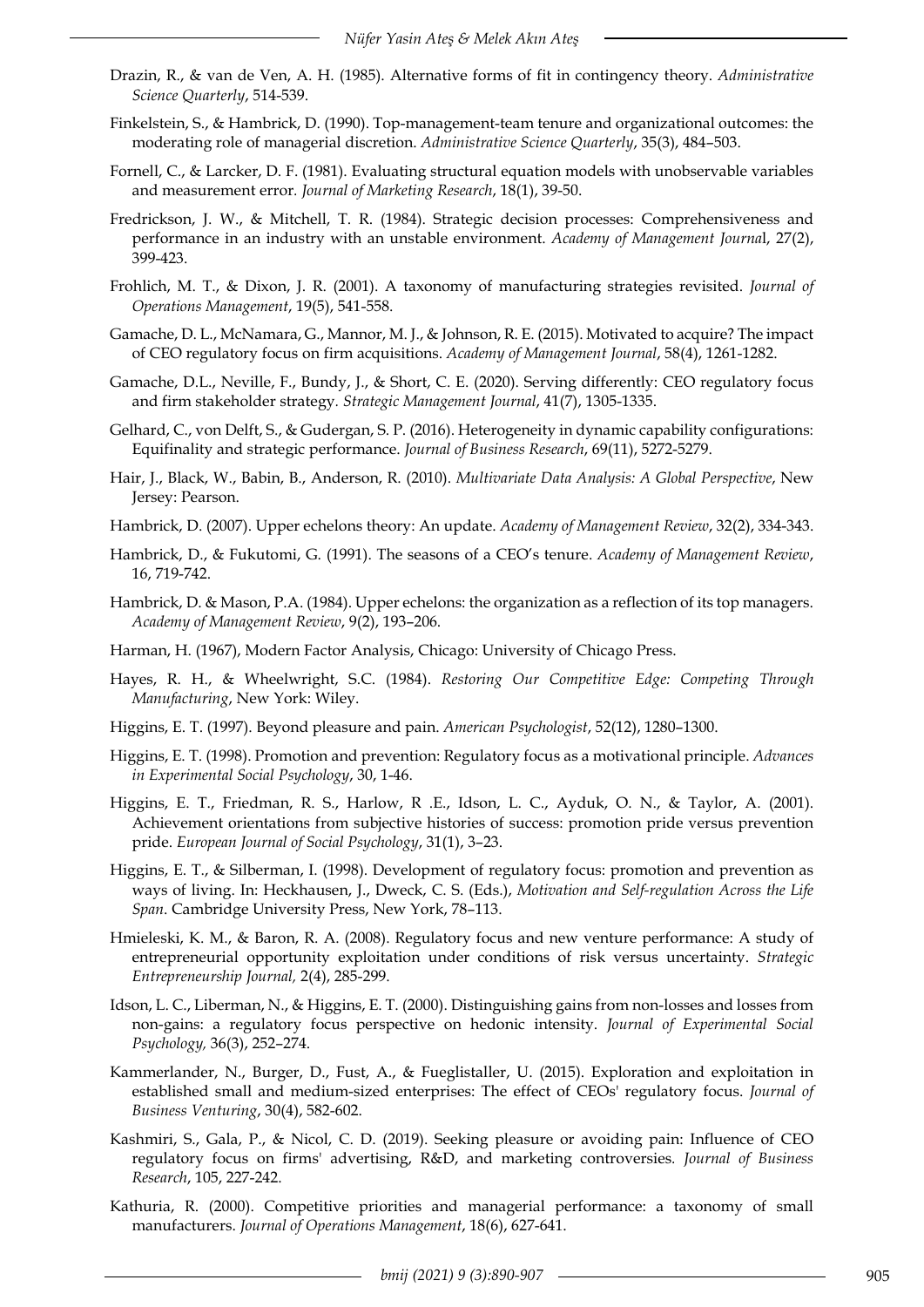- Kathuria, R., Kathuria, N. N., Kathuria, A. (2018). Mutually supportive or trade-offs: an analysis of competitive priorities in the emerging economy of India. *The Journal of High Technology Management Research*, 29(2), 227-236.
- Kathuria, R., Partovi, F. Y., & Greenhaus, J. H. (2010). Leadership practices, competitive priorities, and manufacturing group performance. *International Journal of Operations & Production Management*, 30(10), 1080-1105.
- Kathuria, R., Porth, S. J., & Joshi, M. P. (1999). Manufacturing priorities: do general managers and manufacturing managers agree? *International Journal of Production Research*, 37(9), 2077-2092.
- Kim, J. S., & Arnold, P. (1996). Operationalizing manufacturing strategy: an exploratory study of constructs and linkage. *International Journal of Operations & Production Management*, 16(12), 45-73.
- Lanaj, K., Chang, C. H., & Johnson, R. E. (2012). Regulatory focus and work-related outcomes: a review and meta-analysis. *Psychological Bulletin*, 138(5), 998-1034.
- Lockwood, P., Jordan, C. H., & Kunda, Z. (2002). Motivation by positive or negative role models: Regulatory focus determines who will best inspire us. *Journal of Personality and Social Psychology*, 83(4), 854.
- Lubatkin, M., Simsek, Z., & Veiga, J. (2006). Ambidexterity and performance in small-to medium-sized firms: the pivotal role of top management team behavioral integration. *Journal of Management*, 32(5), 646–672.
- Marlin, D., Ketchen Jr, D. J., & Lamont, B. (2007). Equifinality and the strategic groups—performance relationship. *Journal of Managerial Issues*, 208-232.
- Martín-Peña, M.L., & Díaz-Garrido, E. (2008). A taxonomy of manufacturing strategies in Spanish companies. *International Journal of Operations & Production Management*, 28(5), 455-477.
- Miller, J. G., & Roth, A.V. (1994). A taxonomy of manufacturing strategies. *Management Science*, 40(3), 285-304.
- Nadkarni, S., & Herrmann, P. O. L. (2010). CEO personality, strategic flexibility, and firm performance: The case of the Indian business process outsourcing industry. *Academy of Management Journal*, 53(5), 1050-1073.
- Park, U. D., Boeker, W., & Gomulya, D. (2020). Political ideology of the board and CEO dismissal following financial misconduct. *Strategic Management Journal*, 41(1), 108-123.
- Payne, G. T. (2006). Examining configurations and firm performance in a suboptimal equifinality context. *Organization Science*, 17(6), 756-770.
- Peng, D. X., Schroeder, R. G., & Shah, R. (2011). Competitive priorities, plant improvement and innovation capabilities, and operational performance: A test of two forms of fit. *International Journal of Operations & Production Management*, 31(5), 484-510.
- Phadnis, S. S., Sheffi, Y., Caplice, C., & Singh, M. (2017). Strategic cognition of operations executives. *Production and Operations Management*, 26(12), 2323-2337.
- Phusavat, K., & Kanchana, R. (2007). Competitive priorities of manufacturing firms in Thailand. *Industrial Management & Data Systems*, 107(7), 979-996.
- Porter, M. E. (1997). Competitive strategy. *Measuring Business Excellence*, 1(2), 12-17.
- Powell, T. C., Lovallo, D., & Fox, C. R. (2011). Behavioral strategy. *Strategic Management Journal*, 32(13), 1369-1386.
- Raisch, S., & Birkinshaw, J. (2008). Organizational ambidexterity: Antecedents, outcomes, and moderators. *Journal of Management*, 34(3), 375-409.
- Shah, J., & Higgins, E. T. (2001). Regulatory concerns and appraisal efficiency: the general impact of promotion and prevention. *Journal of Personality and Social Psychology*, 80(5), 693.
- Sum, C. C., Low, L. S., & Chen, C. S. (2004). A taxonomy of operations strategies of high performing small and medium enterprises in Singapore. *International Journal of Operations and Production Management*, 24 (3), 321–345.
- Tang, Y., Mack, D. Z., & Chen, G. (2018). The differential effects of CEO narcissism and hubris on corporate social responsibility. *Strategic Management Journal*, 39(5), 1370-1387.